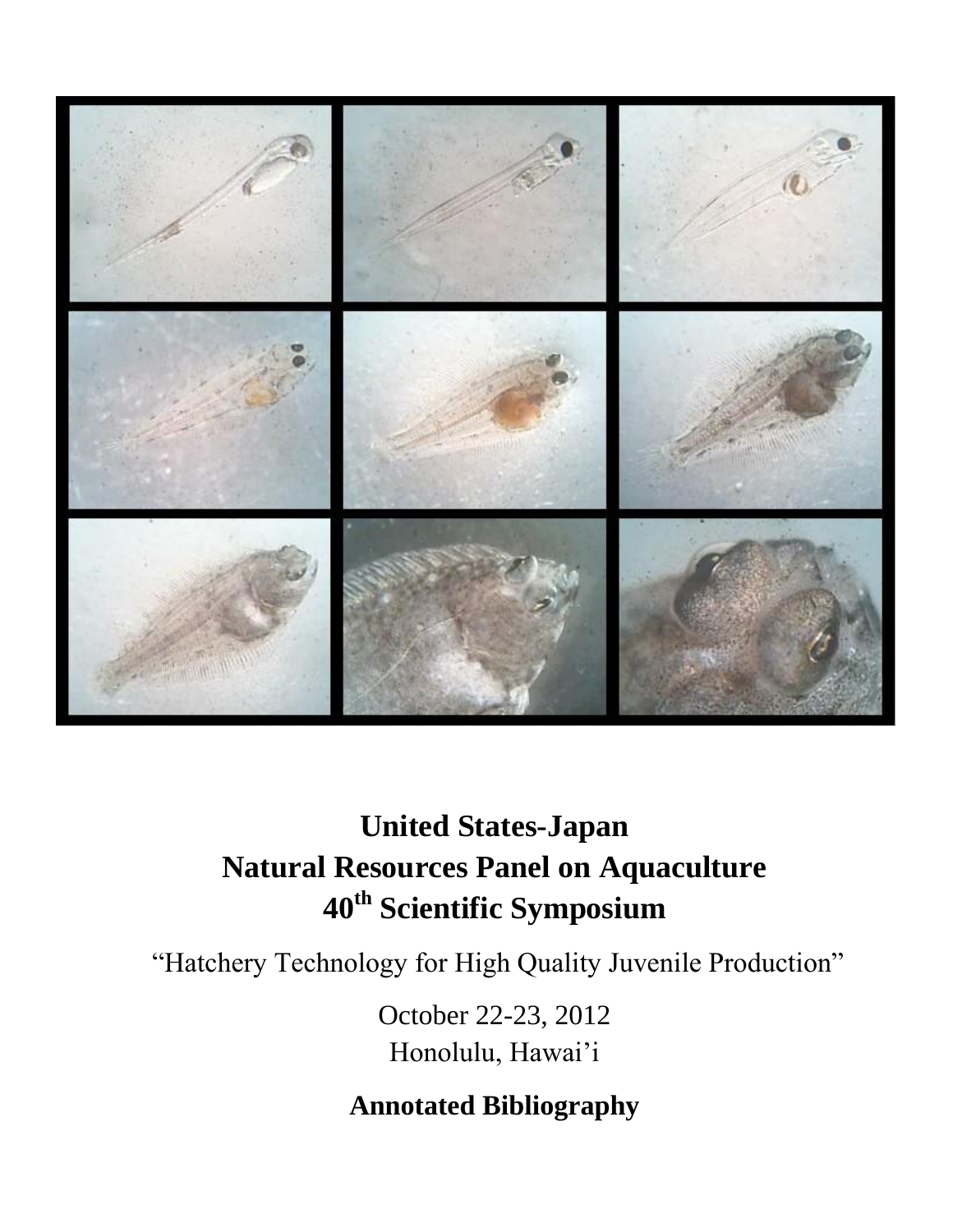#### **ADVANCES IN DIAGNOSIS AND MANAGEMENT OF AMYLOODINIOSIS IN INTENSIVE FISH CULTURE**

#### **Blaylock, R**

#### **Anderson, R. M. and May, R. M. 1979. Population biology of infectious diseases: Part I. Nature 280:361-367.**

This is the foundational paper that established the modern concept of epidemiological modelling. The paper argues for viewing the host population as a dynamic variable so as to unite the medical and ecological view of diseases. As such, the host is viewed as a habitat for the parasite, the degree to which the parasite diminishes the reproductive capability of the host is considered, the importance of acquired immunity is considered, and the degree to which host life cycle structure determines transmission from one host to the next is incorporated. The result is a framework for building a simple model that can be tested with real world data.

#### **Lotz, J. M. and Soto, M. A. 2002. Model of white spot syndrome virus (WSSV) epidemics in**  *Litopenaeus vannamei***. Dis. Aquat. Org. 50:199-209.**

The authors present a methodology for experimentally illuminating the population dynamics of a significant pathogen of farmed shrimp. The paper first develops a generalized diagrammatic view of the various states of the host population and the manner in which the virus "flows" through or connects the states of the host population. Connections are then transformed into a series of mathematical equations and a laboratory challenge system is used to provide experimental estimates of the rates of those connections. The authors evaluate the relative importance of the various connections in the progress of an epidemic and conclude that a threshold density of susceptible shrimp exists below which an epidemic will not occur. Increases in transmission efficiency lower the threshold value while most other factors increase it. Epidemic models suggest testable hypotheses that may contribute to the development of control strategies for WSSV outbreaks.

#### **Masson, I., Blaylock, R.B., and Lotz, J.M***.* **2011***.* **Susceptibility and tolerance of spotted seatrout,** *Cynoscion nebulosus***, and Red Snapper,** *Lutjanus campechanus***, to experimental infections with** *Amyloodinium ocellatum***. J. Parasitol. 97:577-585.**

The authors adapt the Lotz and Soto approach to a stage-structured model of an ectoparasite. Components are the life-history stages of the parasite and connections are the transitions between stages. Two species' ability to harbor the dinoflagellate are compared. Experimental estimates of the transitions are achieved. There were no differences in infection rates or lethal doses between the red snapper and spotted seatrout, but trophonts grew larger and remained attached longer to red snapper. The trophont lethal load was higher in spotted seatrout.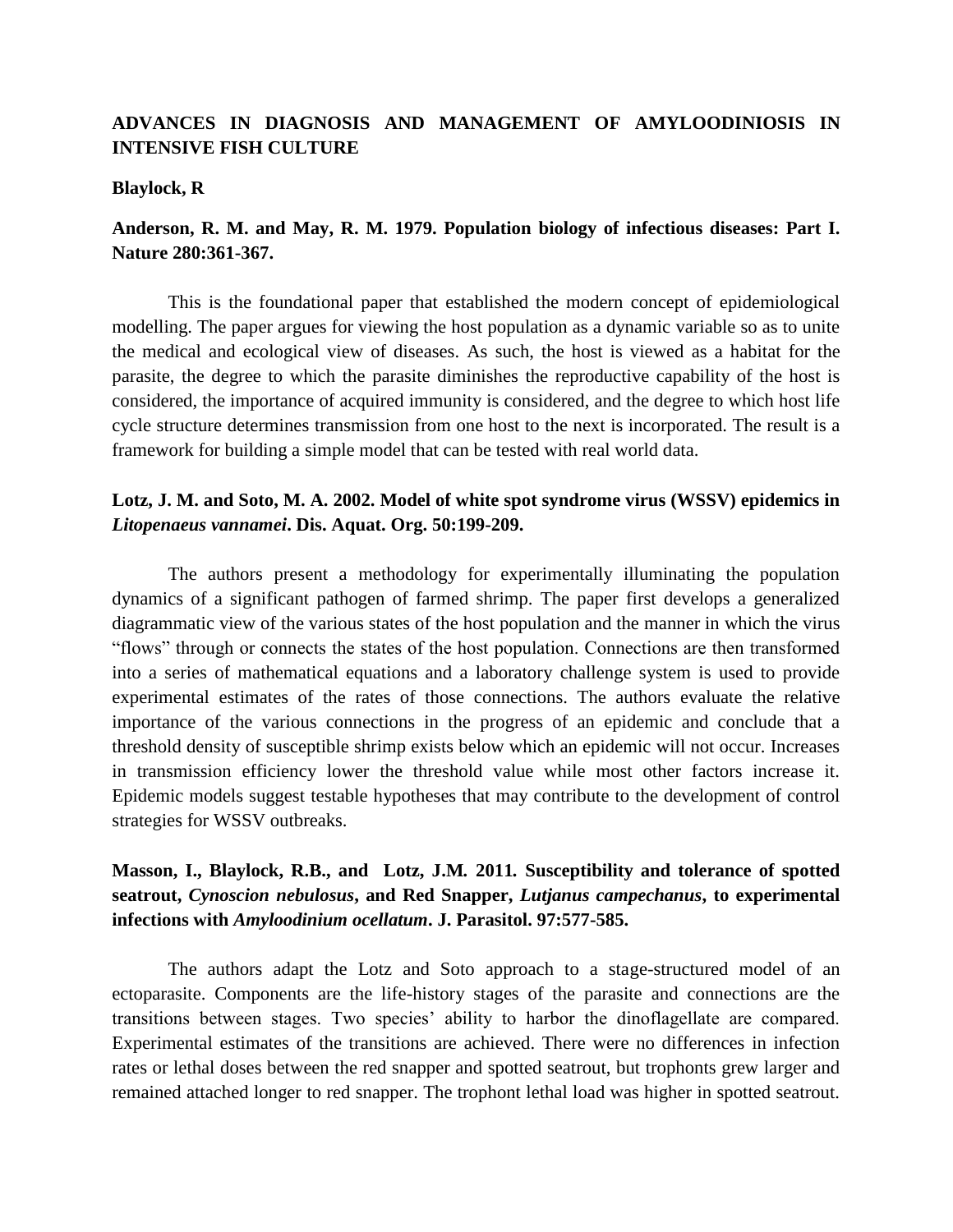A proposed model reflected the preliminary experimental findings and provides a foundation for building an epidemiological model.

# **Mori, Y. and Notomi, T., 2009. Loop-mediated isothermal amplification (LAMP): a rapid, accurate, and cost-effective diagnostic method for infectious diseases. J. Infect. Chemother. 15:62-69.**

The authors, one of whom published the original paper on LAMP, review the technology and advantages of the technique compared to other techniques such as PCR and other DNA amplification methods. The advantages include the possibility of using loop primers that increase the sensitivity and reduce the reaction time of the assay, the increase in turbidity of positive samples that allows the simple visual assessment of the results, the ability to add fluorescence to augment simple endpoint detection, less sensitivity to inhibitory substances, and the lack of necessity for complicated laboratory equipment or highly skilled staff. The authors then review how LAMP has been applied to the study of infectious diseases and argue that the technique offers a significant opportunity for expanding access to simple, inexpensive, reliable diagnostic tools in socially and economically challenged areas.

### **Paperna, I. 1984. Reproduction cycle and tolerance to temperature and salinity of**  *Amyloodinium ocellatum* **(Brown, 1931) (Dinoflagellida). Annal. Parasitol. Hum. Comp. 59:7-30.**

This paper established the basic morphological and biological characteristics of the parasite and delineated the effects of salinity and temperature on parameters of the life cycle. It was shown that the parasite could exist in a wide range of temperatures and salinities, but that the ideal temperature and salinity 25C and 33 PSU (although salinity tolerance varies with temperature). Deviations from the ideal conditions affected the development and reproductive capacity of the parasite, but the parasite could survive until normal conditions were reestablished and normal reproduction could resume. Thus, the paper demonstrated why *Amyloodinium ocellatum* is should a troublesome pest.

#### **Noga, E. J. 2012.** *Amyloodinium ocellatum***. In: Fish Parasites. Pathobiology and Protection. Eds: Woo, P.T.K. & Buchmann, K. CAB International (Cambridge, USA).**

This paper gives an overview of the research conducted on *A. ocellatum* focusing on new diagnostic methods developed (specific PCR primers targeting the 3' end of the Large Subunit of the rDNA gene complex), most common internal/external lesions associated with outbreaks (e.g. anorexia, pruritis, gill hyperplasia, etc), protective/control measures, environmental treatments and innate/acquired resistance. This paper concludes that a better understanding of the environmental conditions affecting parasite growth and survival is essential to improve control strategies. Also, it highlights the importance of the development of highly specific and sensitive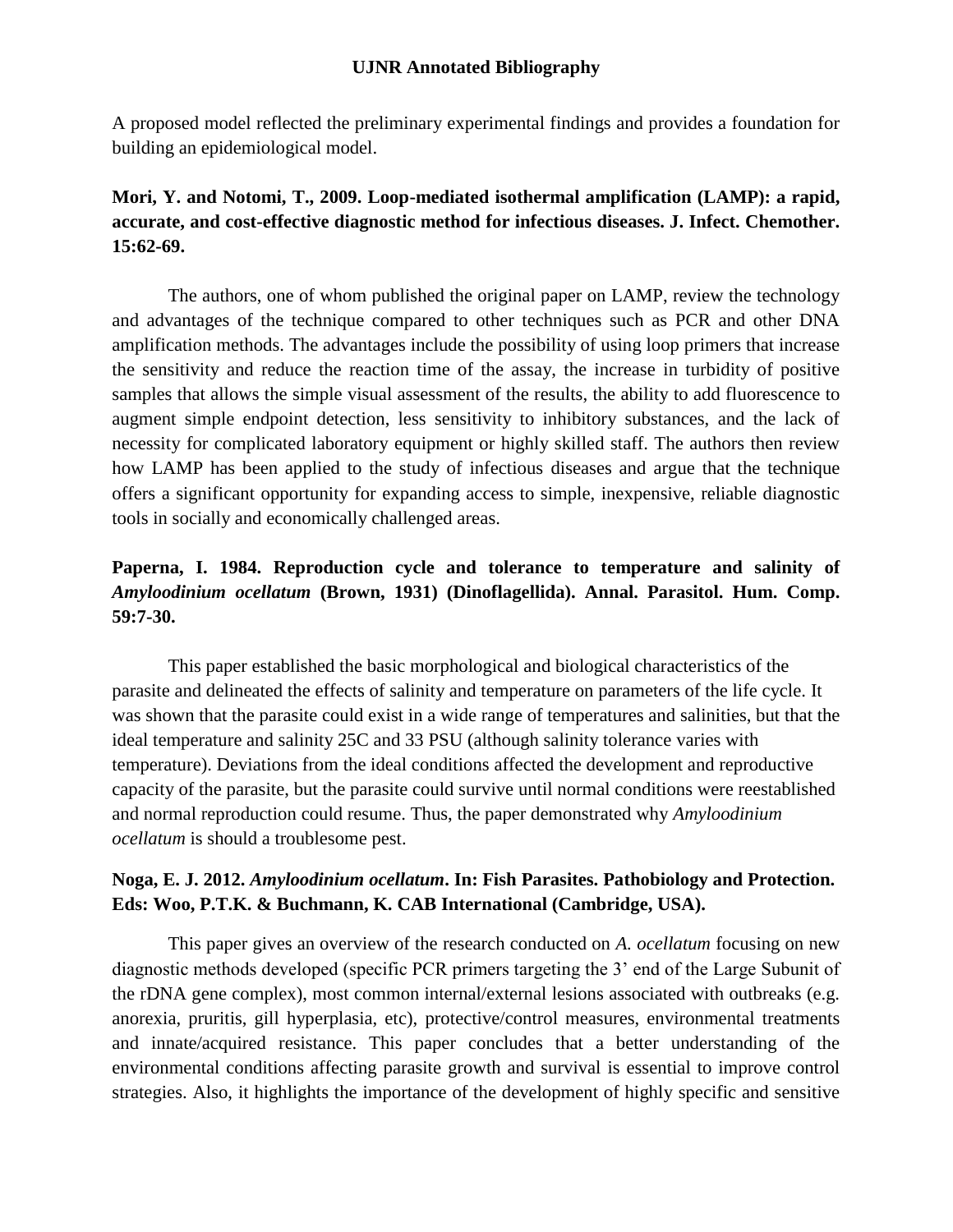tests to detect all the different isolates of the parasites particularly when there is low number of parasites (or latent carriers).

### **PRE-SPAWNING CAROTENOID FORTIFIED DIETS IMPROVE REPRODUCTIVE TRAITS OF CHANNEL CATFISH,** *ICTALURUS PUNCTATUS* **AND SUBSEQUENT PROGENY PERFORMANCE**

#### **Chatakondi, N**

### **J. Sawanboonchun, W. J. Roy, D. A. Robertson and J. G. Bell. 2008. The impact of dietary supplementation with astaxanthin on egg quality in Atlantic cod broodstock (***Gadus morhua***, L.) Aquaculture 283:97-101**

The authors conducted this study to address the sub-optimal levels of carotenoids observed in farmed broodfish and theire effect on their reproductive performance. Hence, this study was conducted to assess the effect of supplementing astaxanthin in broodfish diets to Atlantic cod broodfish for two months prior to spawning. The authors found that supplemental diets increased the concentration of astaxanthin in eggs by 2-3 fold in the farmed brood fish. Higher astaxanthin levels prompted an increase of 20% higher in number of eggs produced and increased the fertilization by 47% compared to the control group. They also postulated that this improvement may be attributed to the efficacy of astaxanthin supplementation in stress reduction to enhance the immune system. The benefits of astaxanthin supplementation to broodstock prompted the authors to suggest that all hatcheries be advised to address the problem of low astaxanthin concentration in the oocytes of pre-spawning broodfish. Implications for nutrient fortification in pre-spawning diets in farmed brood fish be derived from information presented in this paper.

### **T. Ytrestoyl and B. Bjerkeng, 2007. Dose response in update and deposition of intraperitoneally administered astaxanthin in Atlantic salmon (***Salmo salar* **L.) and Atlantic cod (Gadus morhua L.) Aquaculture 263:179-191.**

The authors determined the dose-response of astaxanthin in plasma, muscle, liver, kidney and skin after intraperitoneal administration of hgh doses of water dispersible astaxanthin in Atlantic salmon and Atlantic cod. The present study shows that the route of administration has a profound effect on the amount of astaxanthin that is taken up in the blood and deposited in the muscle. The authors suggested that their procedure would increase the concentration of astaxanthin in broodfish by three times compared to the broodfish administered by dietary means. Further, the authors concluded that the limitations observed dietary means of astaxanthin supplementation was not by the limited number of binding sites in the muscle as previously thought rather the limited up-take by the gastrointestinal tract of the fish. The magnitude of the response of Atlantic salmon was higher than that of Atlantic cod. The authors concluded that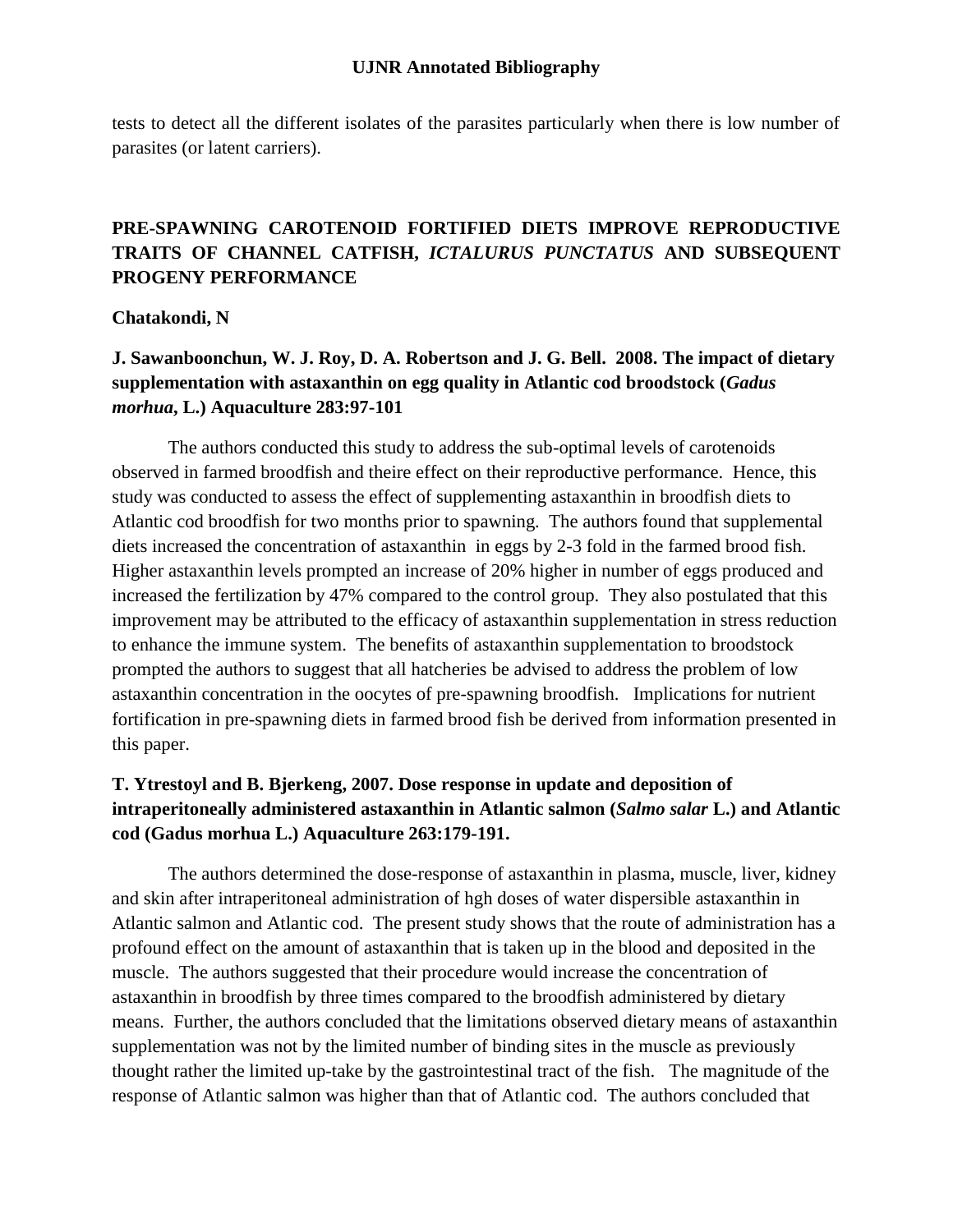high concentration of astaxanthin could be obtained in Atlantic salmon in a short time by intraperitoneal injection compared to supplemental feeding means to have a positive impact on reproductive performance. Implications of carotenoid by intraperitoneal injection in broodfish for rapid incorporation of this nutrient in fish in a short time was presented in this paper.

### **S. Kim, J. Song, K. Kim and K. Lee. 2012. Effects of dietary astaxanthin on innate immunity and disease resistance against** *Edwardsiella tarda* **in Olive Flounder** *Paralichthys olivaceus.* **The Israeli Journal of Aquaculture (Bamidgeh) 64:740-746.**

The authors conducted this study with the aim of reducing or preventing the overuse of antibiotics in aquaculture and approached by immunomodulatory effects of nutrients, especially astaxanthin as a dietary supplement. The authors also examined the effect of astaxanthin on sparing vitamin C, non-specific immune response, disease resistance against pathogenic agents and the immunostimulant efficiency in Olive Flounder. The authors conducted a 15-day feeding trial with 0, 1, 2 and 3% Astaxanthin supplemented diet fed in replicated tanks with 30 fish per tank. At the end of the study, the fish from each treatment group were given an intra-peritoneal injection with an *Edwardsiella tarda* suspension and mortalities were recoded daily for 8 days. The authors documented the immune reponse of bacterial disease challenge in the form of nonspecific response: Nitro-blue-tetrazolium (NBT) assay, Liver superoxide dismutase (SOD), and vitamin C sparing due to the effect of astaxanthin fortification. The authors concluded that 3% astaxanthin administration enhanced the non-specific immune response and reduced the cumulative mortality to E. *tarda* in Olive Flounder under controlled conditions. Implications for nutrient derived immunity in fish is presented in this paper.

### **Scanini, V., H. Fernandez-Palacios, L. Robaina, T. Kalinowski and M. S. Izquierdo. 2010. Reproductive performance of gilthead seabream (***Sparus aurata* **L) fed two combined levels of cartoenoids from paprika oleoresin and essential fatty acids. Aquaculture Nutrition 17 (3):304-312**

The authors fortified broodfish diets with natural sources of carotenoids to assess their effect on reproductive performance of gilthead seabream. Two combined levels of paprika oleoresin at 40 and 60 mg/Kg along with two levels of n-3 HUFA were assessed in triplicate groups of broodfish for 6 weeks. The authors demonstrated that an increase in carotenod content in eggs significantly improved the egg viability, hatching rates and fecundity. The authors concluded that the increased fertility observed in this study was attributed to the antioxidant function of carotenoids, which played a role in protecting sperm cells from lipid peroxidation, enhanced sperm motility and fertility of seabream eggs. Implications for paprika oleoresin supplementation in broodfish diets enhance reproductive performance of seabream.

# **WITHERING SYNDROME: DISTRIBUTION, IMPACTS, CURRENT DIAGNOSTIC METHODS AND NEW FINDINGS**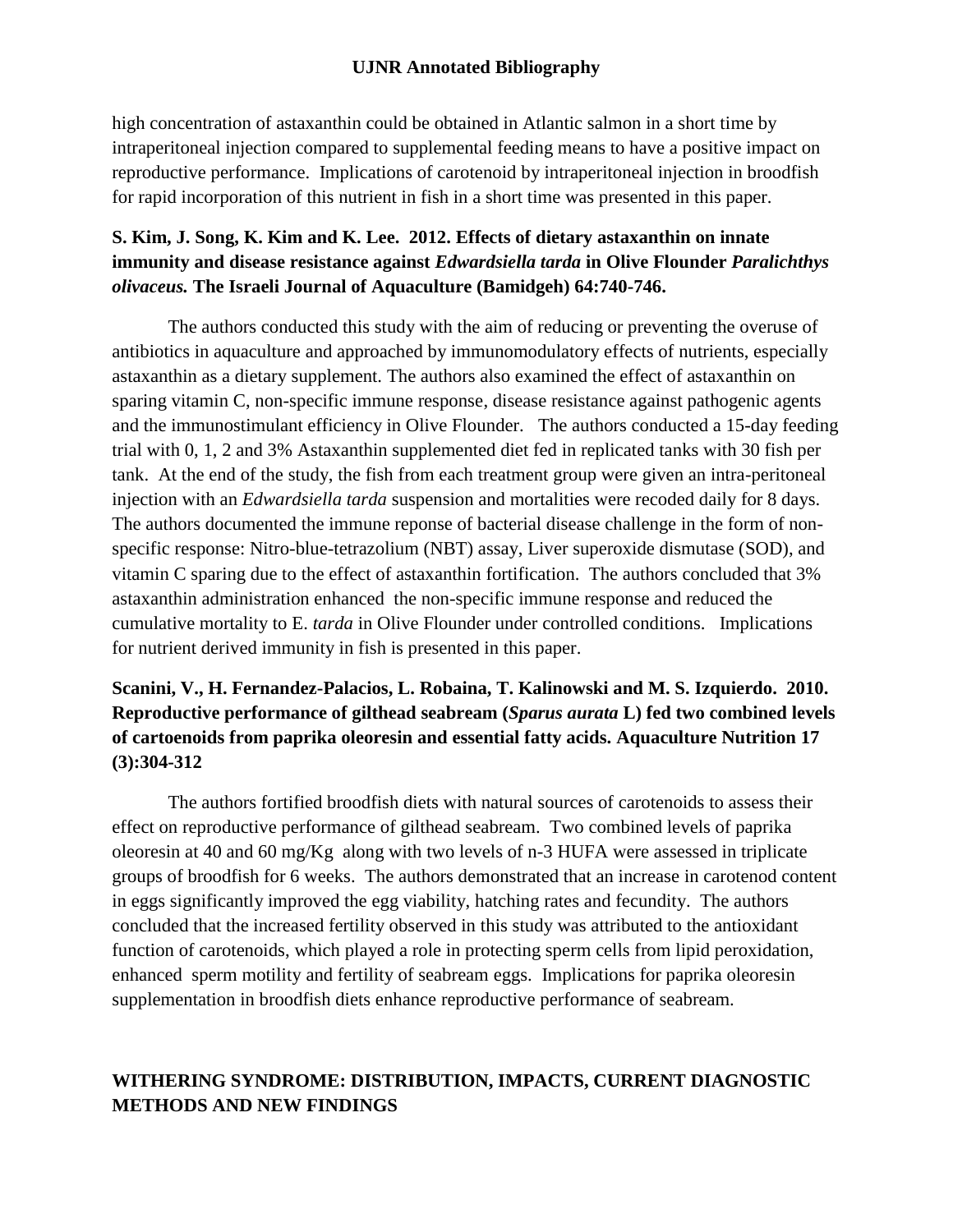#### **Friedman, C**

Research in my laboratory focuses on marine organismal health with a focus on infectious diseases of marine invertebrates and the role of climate drivers (e.g. abalone withering syndrome and oyster herpes virus). In addition to disease, we also evaluate other facilitators of abalone population health and help develop restoration of impacted populations. Below I describe papers that highlight this research with a focus on recent advances.

#### **Withering Syndrome:**

**Wetchateng,T, Friedman, C.S., , Wight, N.A., Lee, P.-Y., Teng, P.H., Sriurairattana, S., Wongprasert, K., and Withyachumnarnkul, B. 2010. Withering syndrome in abalone**  *Halioits diversicolor supertexta***. Diseases of Aquatic Organisms 90(1):69-76. (Note that both Wetchateng and Friedman are First authors).**

This manuscript documents the first observation of the withering syndrome bacterium in Thailand, Taiwan and the Peoples Republic of China. The paper describes the pathogen and its impact on the host. Importation records combined with samples analyzed suggested that the bacterium was imported into Thailand via live animal transfers from California, USA initially to China and Taiwan. The paper discusses the need for health examinations prior to animal movements and the use of diagnostic methods to reduce the chance of introducing pathogens with animal movements.

# **Braid, B. A., J. D. Moore, T. T. Robbins, R. P. Hedrick, R. S. Tjeerdema, and C. S. Friedman. 2005. Health and survival of red abalone,** *Haliotis rufescens,* **under varying temperature, food supply, and exposure to the agent of withering syndrome. Journal of Invertebrate Pathology 89(3):219-231***.*

Braid et al. (2005) represents the M.S. thesis of Beverly Braid, a graduate student of mine from UC Davis (originally co-advised by Dr. R. Hedrick and me but when I moved to UW, I became a committee member). This paper was one of a two part collaborative project examining withering syndrome between the Tjeerdema, Hedrick and Friedman laboratories:

A key element in understanding the disease physiology involved our discovery that rickettsia-infected abalone require a thermal stress to develop clinical withering syndrome. Although this fact was previously demonstrated, in Moore et al. (2000) we used abalone that had been infected *in situ* and did not examine transmission as well. In Braid et al. (2005), we exposed red abalone to the same does of the withering syndrome rickettsia and examined differential transmission, pathogenesis, and survival at two environmentally relevant temperatures. Only 1.7% of the abalone were infected when held at ambient temperature  $(12.3^{\circ}C)$ , while 72-94% of those held at  $18.7^{\circ}$ C became infected. In addition, we discovered that food availability significantly influenced the proportion of exposed abalone that became infected with the withering syndrome rickettsia; infection intensity was similar between these two treatments. Surprisingly, abalone fed kelp developed more parasite-induced metaplasia than did starved individuals. However, losses were higher in infected, starved abalones than those that were fed. Starved abalone at both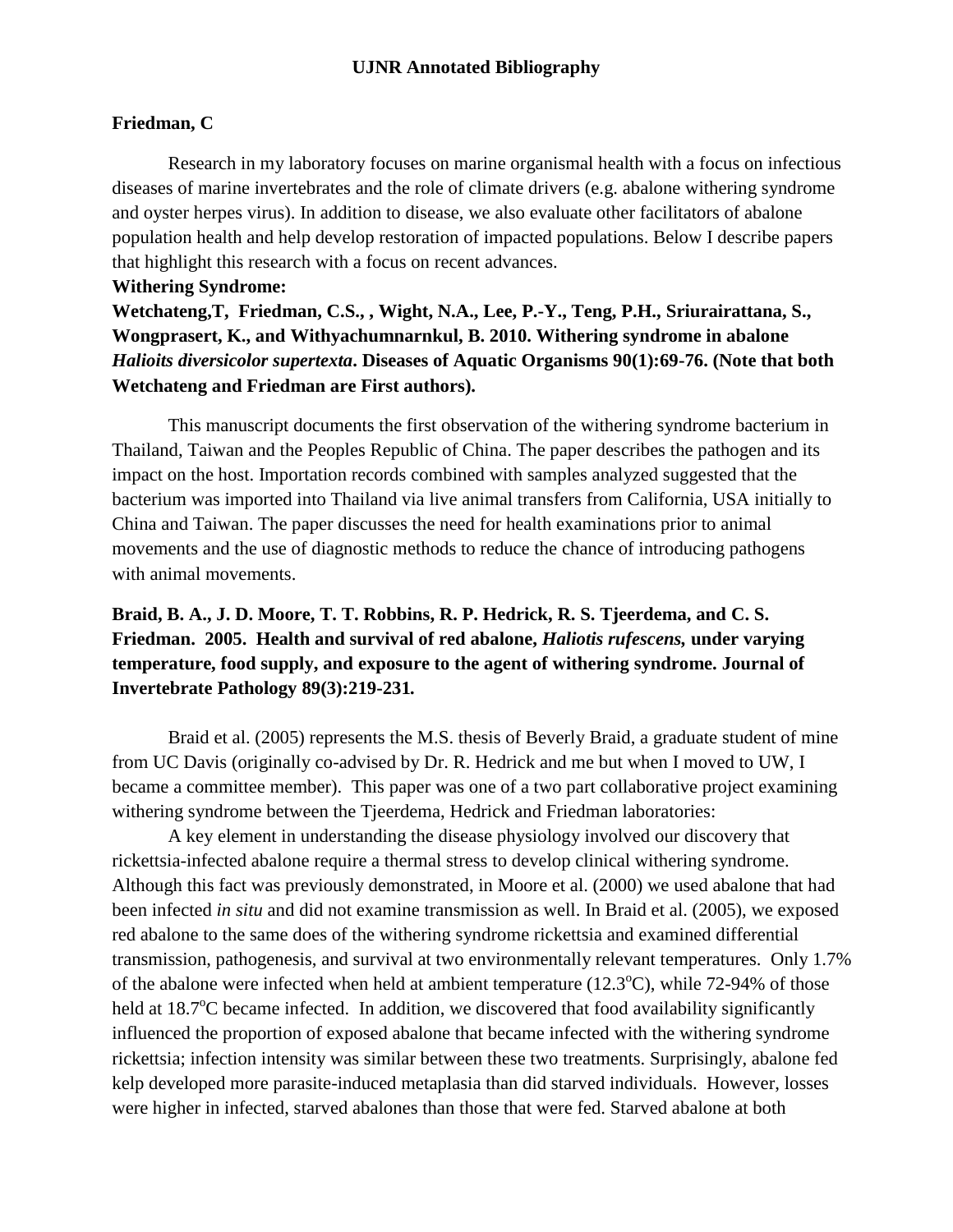temperatures experienced high mortality than did fed animals and when held at the elevated temperature, the withering syndrome bacterium exacerbated losses induced by starvation and elevated water temperatures (e.g. as during an ENSO event).

This paper also investigated physiological aspects of disease development including mechanisms of cellular change and energy reserves. We determined that depletion of glycogen reserves occurred in the digestive gland and foot muscle prior to pedal catabolism and visible atrophy. In addition, we used two methods to try and identify the mechanism of metaplastic changes observed in the digestive gland and revealed that neither elevated cell proliferation nor apoptosis were involved.

These studies were complemented by a related manuscript using a metabolomic approach to assess biochemical changes in infected and uninfected red abalone (Robenblum et al. (2005). An extension of our investigation into the role of climate change on abalone health is found in:

### **Vilchis, L.I., Tegner, M.J., Moore, J.D., Friedman, C.S., Riser, K.L., Robbins, T.T., and Dayton, P.K.. 2005. Effects of ocean warming on the growth, reproduction and survivorship of red and green abalones in southern California. Ecological Applications 15(2):469-480***.*

Red and green abalone were exposed to varying temperature conditions (ambient  $\pm 3^{\circ}$ C) in a withering syndrome endemic zone. When red and green abalone were exposed to thermal stress (ocean warming), red abalone reproduction was compromised green abalone were unaffected. In addition, red abalone are more susceptible to withering syndrome than are green abalone (Vilchis *et al.* 2005). This collaborative research has resulted in a more thorough understanding of the impacts of withering syndrome on abalone and the effects of climatic variation of the potential impact of this disease on abalone populations.

Another significant contribution to our understanding of this disease deals with its control in commercial aquaculture or captive rearing settings through the used of an antibiotic via a series of manuscripts (Friedman *et al.* 2003, 2007, Rosenblum et al. 2005).

### **Friedman, C.S., Trevelyan, G., Mulder, E.P., and Fields, R. 2003. Development of an oral administration of oxytetracycline to control losses due to withering syndrome in cultured red abalone** *Haliotis rufescens.* **Aquaculture 224(1-4):1-23.**

This research provided data for the compassionate use of the oxytetracycline to clear rickettsial infections in abalone via the US Food and Drug Administration – Center for Veterinary Medicine Program for Investigational New Animal Drugs. We demonstrated that the therapeutant was rapidly depleted from the pedal muscle of medicated abalone and the participating farm was given a 30 day withdrawal period. However, we later investigated differential clearance of oxytetracycline from other tissues and demonstrated that the antibiotic was retained in the digestive gland for prolonged periods (months!) in: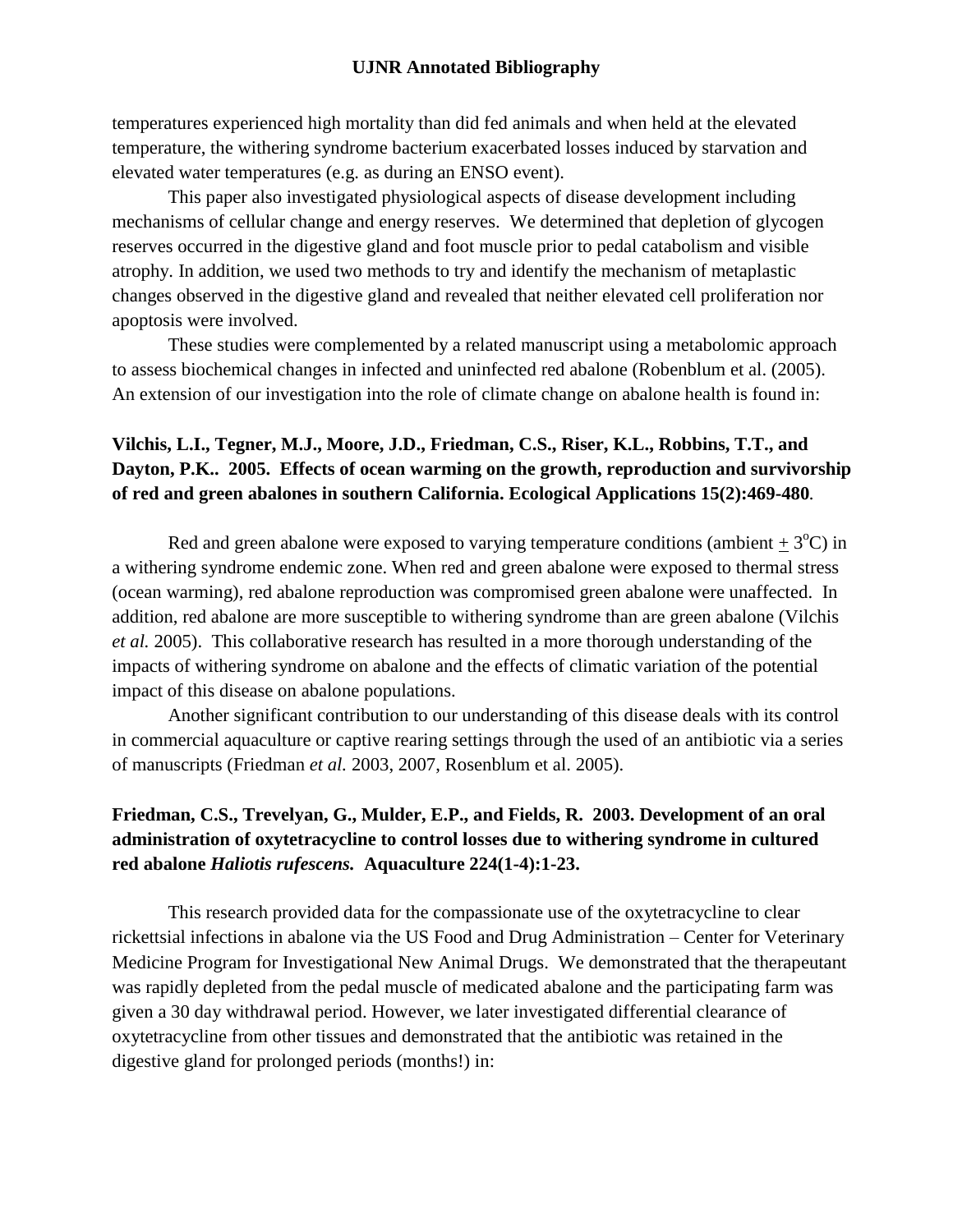### **Rosenblum, E.S., Robbins, T.T., Scott, B.B, Nelson, S., Juhasz, C., Craigmill, A., Tjeerdema, R.S, Moore, J.D, and Friedman, C.S. 2008. Efficacy, tissue distribution, and residue depletion of oxytetracycline in WS-RLP infected California red abalone Haliotis rufescens. Aquaculture 277:138-148.**

In these experiments, abalone were medicated using 100mg/kg oxytetracycline for varying timer periods to examine not only treatment efficacy and depletion but also protection from reinfection. Levels of oxytetracycline accumulated and retained in abalone digestive gland was far greater than ever reported in the literature in any other animal investigated (marine or terrestrial). Based on this data, the farm mentioned above stopped all treatments. We also examined the level of divalent cations in abalone digestive gland and hypothesized that the observed high metal concentrations may be responsible for the long retention time of this drug in our animals. Using our re-challenge studies we also demonstrated that low levels of oxytetracycline are protective against exposure to the withering syndrome rickettsia, further optimizing the use of this therapeutant in a judicious manner. Although the long depletion time for this drug in abalone is problematic from a commercial culture and environmental stand point, it provides an opportunity for captive rearing of endangered abalone. A single treatment series may protect the animals for months if reared in waters in which the bacterium is present; the withering syndrome rickettsia ranges from Mexico north to San Francisco (Friedman and Finley 2003) and has been found in two locales in northern California where (infected) abalone were out-planted prior to the identification of the causative agent of this disease. In fact, our treatment has been used to protect endangered white abalone broodstock, to reduce losses in captive-bred juvenile white abalones and is being incorporated into the NMFS white abalone management plan as required by the Endangered Species Act (Friedman et al. 2007).

This information not only aids in the control of this disease but has allowed us to better examine the host physiology and pharmacokenetics of this drug in abalone. In fact, abalones appear to have the longest retention of oxytetracycline of any animal examined to date, which is crucial information for the aquaculture industry and US-FDA/CVM, the agency that regulates drug approval in the USA.

#### **Ostreid (Oyster) Herpesvirus**

Another important area of research in my laboratory deals with health of the Pacific oyster, an important species within our US west coast aquaculture industry. We have developed a collaborative program with researchers in the USA and France to better investigate causes of oyster mortality with a focus on early life stages and the influence of pathogens and climate on disease expression.

**Burge, C.A., Griffin, F.J., and Friedman, C.S. 2006. Summer mortality and herpes virus infections of the Pacific oyster,** *Crassostrea gigas***, in Tomales Bay, California. Diseases of Aquatic Organisms 72:31-43.**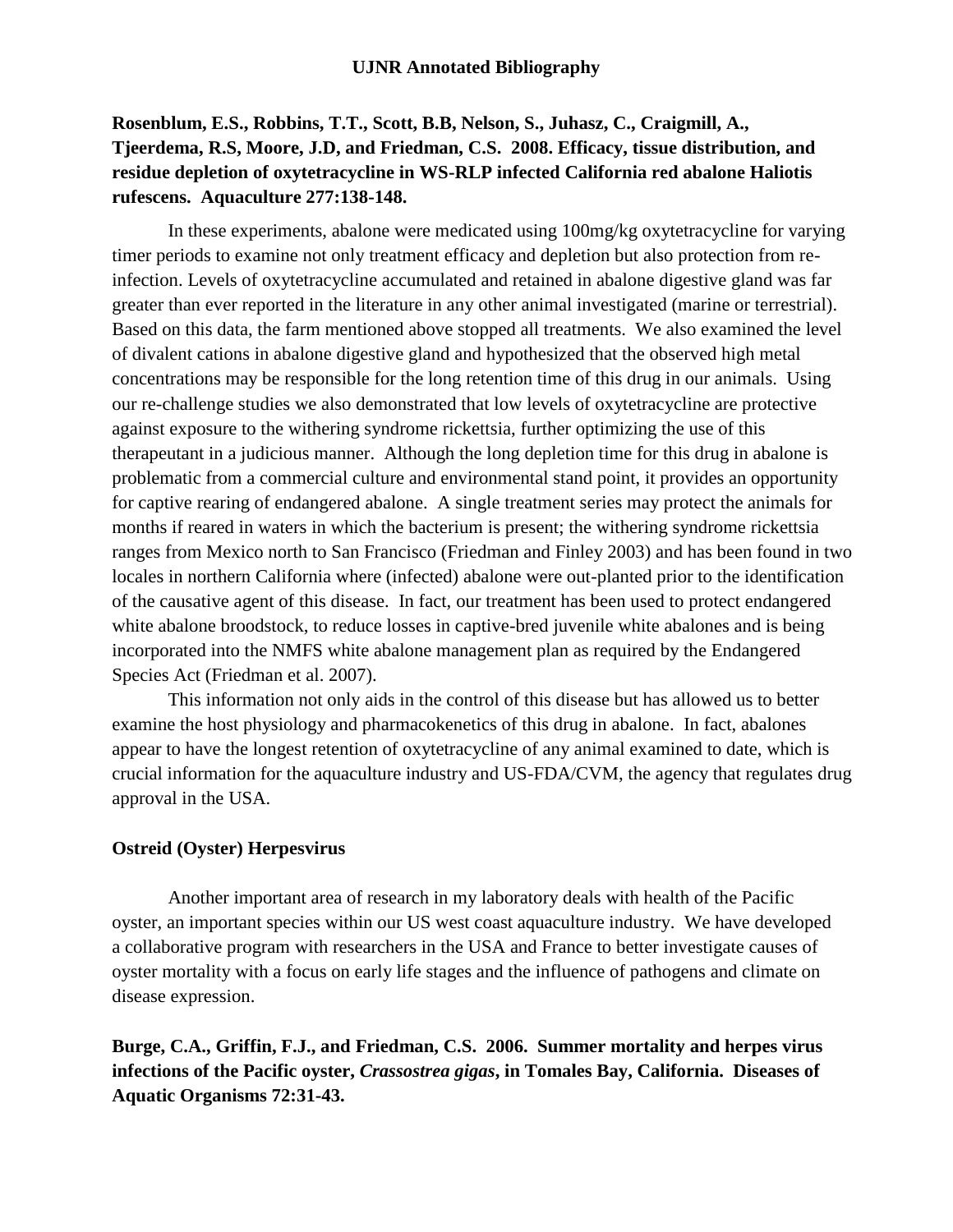This collaborative research complements Burge et al. (2007) in which our research team as well as Dr. Renault (IFREMER, France) assessed the influence of site, planting time, oyster line and climatic conditions (temperature and salinity), and phytoplankton assemblages on Pacific oyster survival. The present appear used a combination of field and laboratory studies to evaluate the influence of oyster stock, seed size, site, and oyster herpesvirus (OsHV) presence on survival and growth of Pacific oyster seed. We demonstrated that OsHV was present in moribund oysters and that it's presence predicted seed oyster mortality. In addition, differential losses were observed among oyster stocks planted in the bay. One family produced from wild stock from Washington state, routinely out-performed other commercial stocks or selected family lines employed in this study, thereby providing oyster culturists will important information for sustainability of their industry. Seed size was inversely correlated with survival, while temperature and OsHV presence directly correlated with losses suggesting a synergistic effect of these two stressors on disease expression. We demonstrated that cellular changes suggestive of herpesviruses were rare and suggest that multiple diagnostic methods are needed to examine the influence of OsHV on seed oyster survival.

This paper provided the foundation of our more recent OsHV research designed to better understand the ecology of this disease: we developed a quantitative, real-time PCR assay to detect OsHV in oyster and water samples. Using this assay as well as histological analyses we demonstrated that although viral DNA was detected in several bivalves in Tomales Bay (*C. gigas*, *Ostrea edulis*, *C. virginica*, *C. sikamea, Mytilus galloprovincialis*, and *Venerupis phillipinarum*), significantly higher OsHV copy numbers were observed in the Pacific oyster (Burge et al. *in review*). This research is complemented by several other papers by Burge et al. 2007, 2010, 2011.

### **FEEDING HATCHERY-PRODUCED LARVAE FROM THE GIANT GROUPER**  *EPINEPHELUS LANCEOLATUS*

#### **García-Ortega, A**

#### **Tucker, J.W. and Woodward, P.N.. 1996. Nassau grouper aquaculture. Pp. 363-377. In: F. Arreguin-Sanchez, F., Munro, J.L., Balgos, M.C. and Pauly, D. (eds.) Biology, fisheries and culture of tropical groupers and snappers. ICLARM Conf. Proc. 48. 449 p.**

The authors of this paper review multiple spawning, larval rearing and growout trials for the Nassau grouper (*Epinephelus striatus*). They were able to successfully spawn the grouper by multiple methods including combinations of induced (HCG) and natural ovulation along with artificial and natural fertilization. During multiple larval rearing trials using different size tanks, feeding regimes, and other parameters the best survival recorded was 5% from fertilization to 98 dph. During growout grouper reached a mean weight of 1.5 kg at 23 months with a respective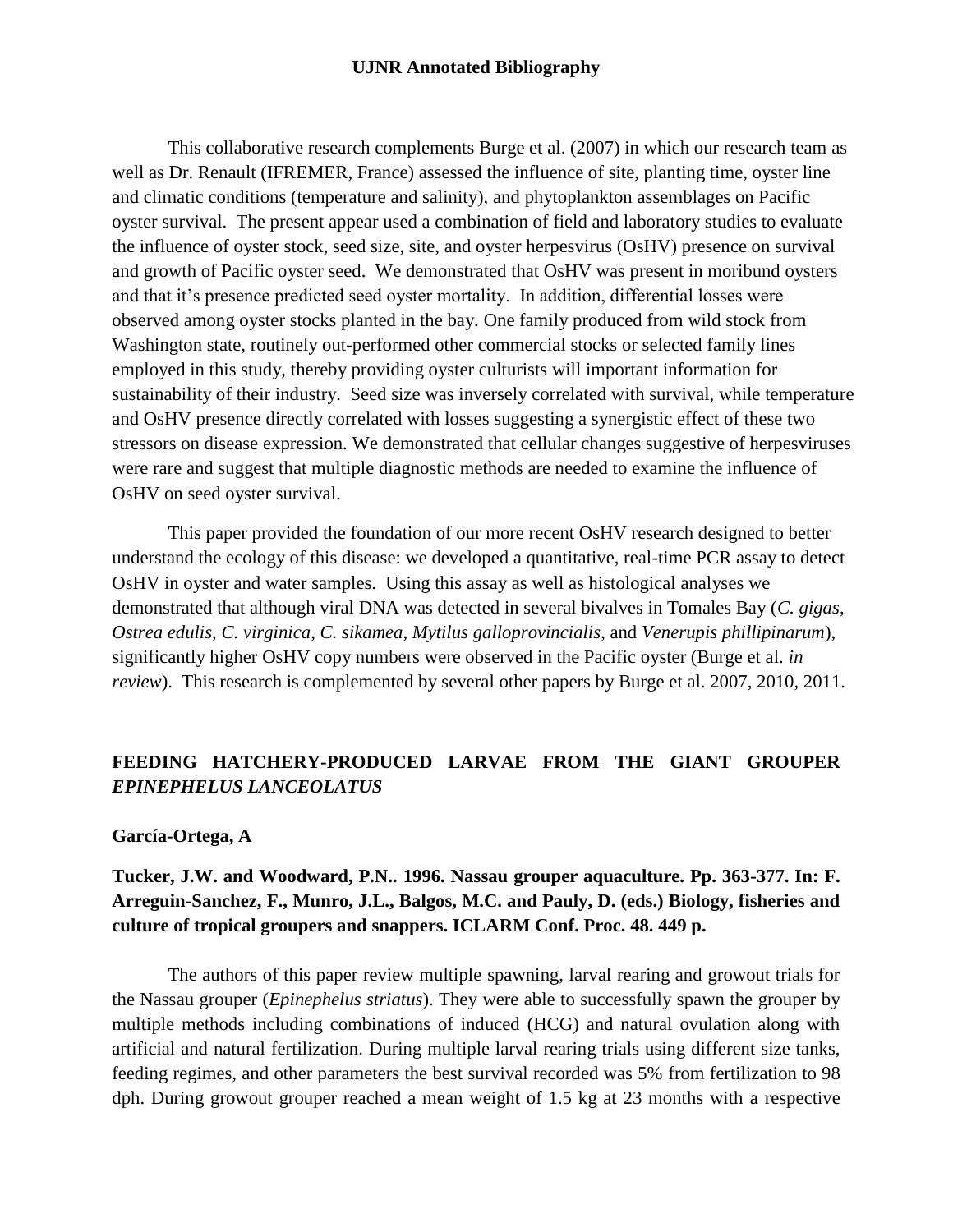food conversion ratio of 0.9-1.3. At 28 months the mean weight was 2.0 kg with a food conversion ratio of up to 1.8.

**Colin, P.L., Koenig, C.C. and Laroche, W.A. 1996. Development from egg to juvenile of the red grouper (***Epinephelus morio***) (Pisces: Serranidae) in the laboratory. Pp. 399-414. In: F. Arreguin-Sanchez, F., Munro, J.L., Balgos, M.C. and Pauly, D. (eds.) Biology, fisheries and culture of tropical groupers and snappers. ICLARM Conf. Proc. 48, 449 p.**

This paper represents one of the first successful spawning and larval rearing trials for the red grouper (*Epinephelus morio*). This paper offers an in depth description of larval development of this grouper from egg to juvenile focusing on morphometrics, pigmentation and behavior. Furthermore, this paper describes how salinity and temperature affects growth and development. Eggs averaged 0.95mm diameter and hatched in  $\sim$ 30 hours at 24 $\degree$ C with metamorphosis occurred starting 35 days post hatch at a size of 20 mm standard length.

### **Kiriyakit, A., Gallardo, W.G. and Bart, A.N. 2011. Successful hybridization of groupers (***Epinephelus coioides* **x** *Epinephelus lanceolatus***) using cryopreserved sperm. Aquaculture 320:106-112.**

In this recent paper the larval rearing of a grouper hybrid from *E. coioides* eggs and *E. lanceolatus* sperm is described. Feeding of hybrid larvae was progressively done using oyster trocophore larvae, rotifers and *Artemia*. This is an important paper because little if any information exists in the larval rearing and development of the giant grouper. In addition, this paper reports rotifers were used without copepods in the successful larval rearing of this hybrid, which was not achieved in our study with *E. lanceolatus*. Additional information is provided on the larval development and metamorphosis of the hybrid fish that in some aspects is similar to the developmental stages we observed during in the larval rearing of *E. lanceolatus*.

#### **STUDY ON HIGH INCIDENCE OF DEATH DUE TO COLLISION OF HATCHERY-REARED PACIFIC BLUEFIN TUNA** *THUNNUS ORIENTALIS* **JUVENILES IN NET CAGES**

#### **Higuchi, K**

**Miyashita, S., Sawada, Y., Hattori, N., Nakatsukasa, H., Okada, T., Murata, O. and Kumai, H. 2000. Mortality of northern bluefin tuna** *Thunnus thynnus* **due to trauma caused by collision during growout culture. Journal of the World Aquaculture Society, Vol 31. Pp 632-639.**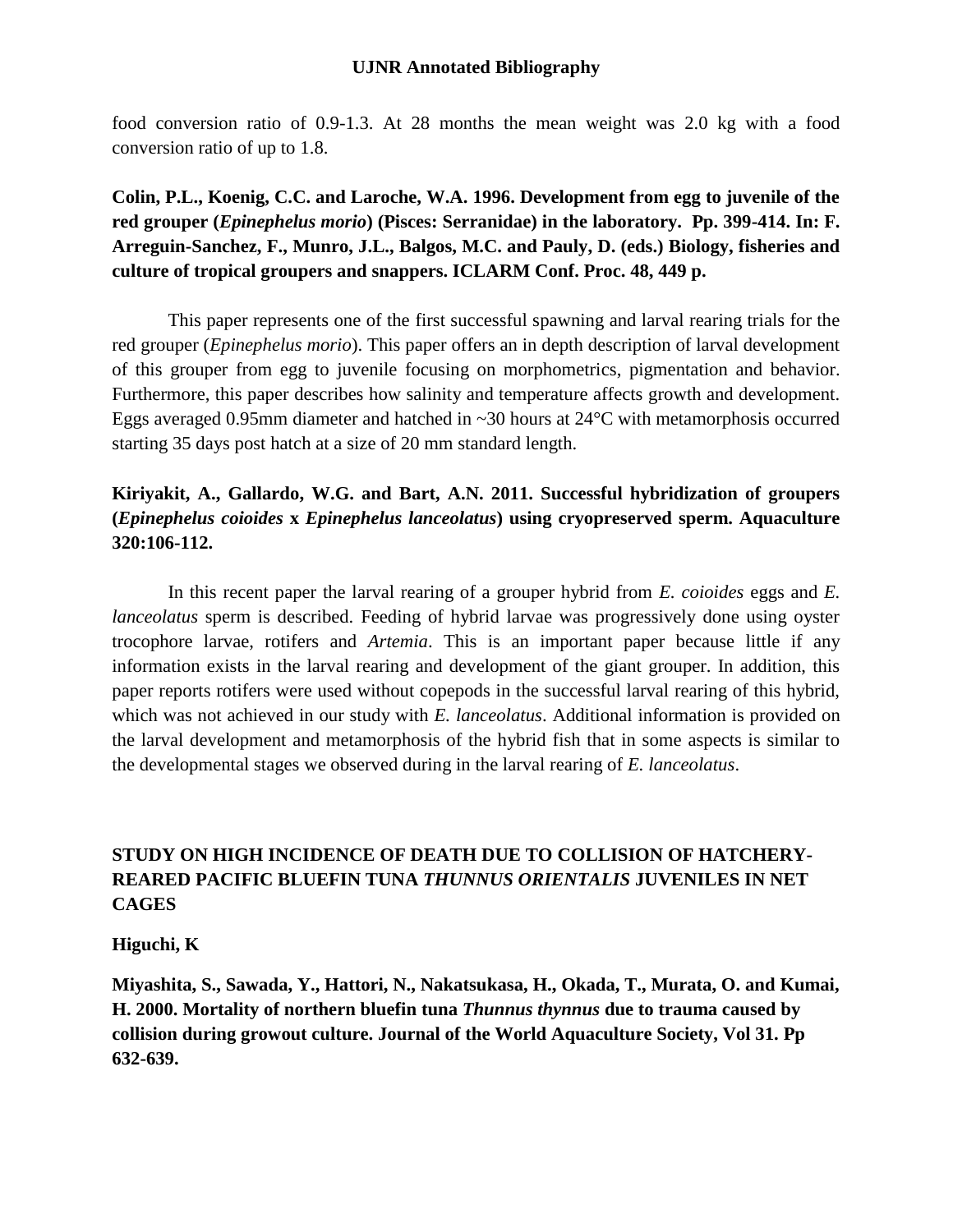Collisions with the walls of tanks or nets caused high mortality of northern bluefin tuna during juvenile stage. In this study, juveniles were reared in indoor tanks from 30 to 120 day post-hatching (dph) and in a sea net cage from 42 to 150 dph, and dead fish were examined to detect injury of the bones using x-ray. As a result, more than 98% fish were dead until end of both experiments. The proportion of dead fish with injuries of bone, especially of the vertebral column and the parasphenoid, increased after fish reached 50 mm in BL (35 dph), and exceeded 60% in fish with BL 85 mm (40 dph) or greater in the indoor tanks. Also, the injuries of the vertebral column and the parasphenoid were observed in most of dead fish in the net cage. These results show that the loss of juvenile bluefin tuna was caused by collision with the tank or net wall that fatally damaged the bones of the vertebral column and the parasphenoid.

#### **Masuma, S., Kawamura, G., Tezuka, N., Koiso, M. and Namba, K. 2001. Retinomotor responses of juvenile bluefin tuna** *Thunnus thynnus***. Fisheries Science, Vol 67. Pp 228-231.**

In bluefin tuna culture, a high mortality of juveniles is caused by collision with the tank and net cage walls at dawn. This collision can possibly be attributed to visually disoriented behavior of the fish. To examine this possibility, the authors carried out retinomotor response experiments with juvenile bluefin tuna and measured ambient light intensity at the culture site at dawn. The light intensity at which the transition from scotopic to photopic vision takes place was 7.52 lx and the time taken by the transition was 15 min. At dawn, the ambient light intensity rapidly increased from scotopic light intensity level and attained photopic light intensity level in 10 min. This incompatibility of the retinal adaptation with the change in the ambient light intensity could cause the visual disorientation of the fish. It is therefore possible that the visually disoriented juveniles cannot control their high power swimming and thus collide with the walls at dawn.

# **Ishibashi, Y., Honryo, T., Saida, K., Hagiwara, A., Miyashita, S., Sawada, Y., Okada, T. and Kurata, M. 2009. Artificial lighting prevents high night-time mortality of juvenile Pacific bluefin tuna,** *Thunnus orientalis***, caused by poor scotopic vision. Aquaculture, Vol 293. Pp 157-163.**

In a lab-based study using infrared camera, death of juvenile Pacific bluefin tuna (PBT) was associated with touching and/or colliding with the net wall attached to an indoor tank, then exhibiting abnormal swimming behavior, then becoming moribund during the night and dawn. Also, the scotopic visual threshold of juvenile PBT was at least 40 fold inferior to that of juvenile red sea bream, ocellate puffer, purplish amberjack and grouper. To make up to low scotopic vision sensitivity of juvenile PBT and prevent juvenile PBT from touching and/or colliding with the net wall, the authors illuminated sea net cages by overhead lights providing 200-3000 lx intensity at the water surface. As a result, survival rate of juvenile PBT in the sea net cages significantly improved to 73% up to 23 days post-transfer compared to 12% survival in non-light control net cage.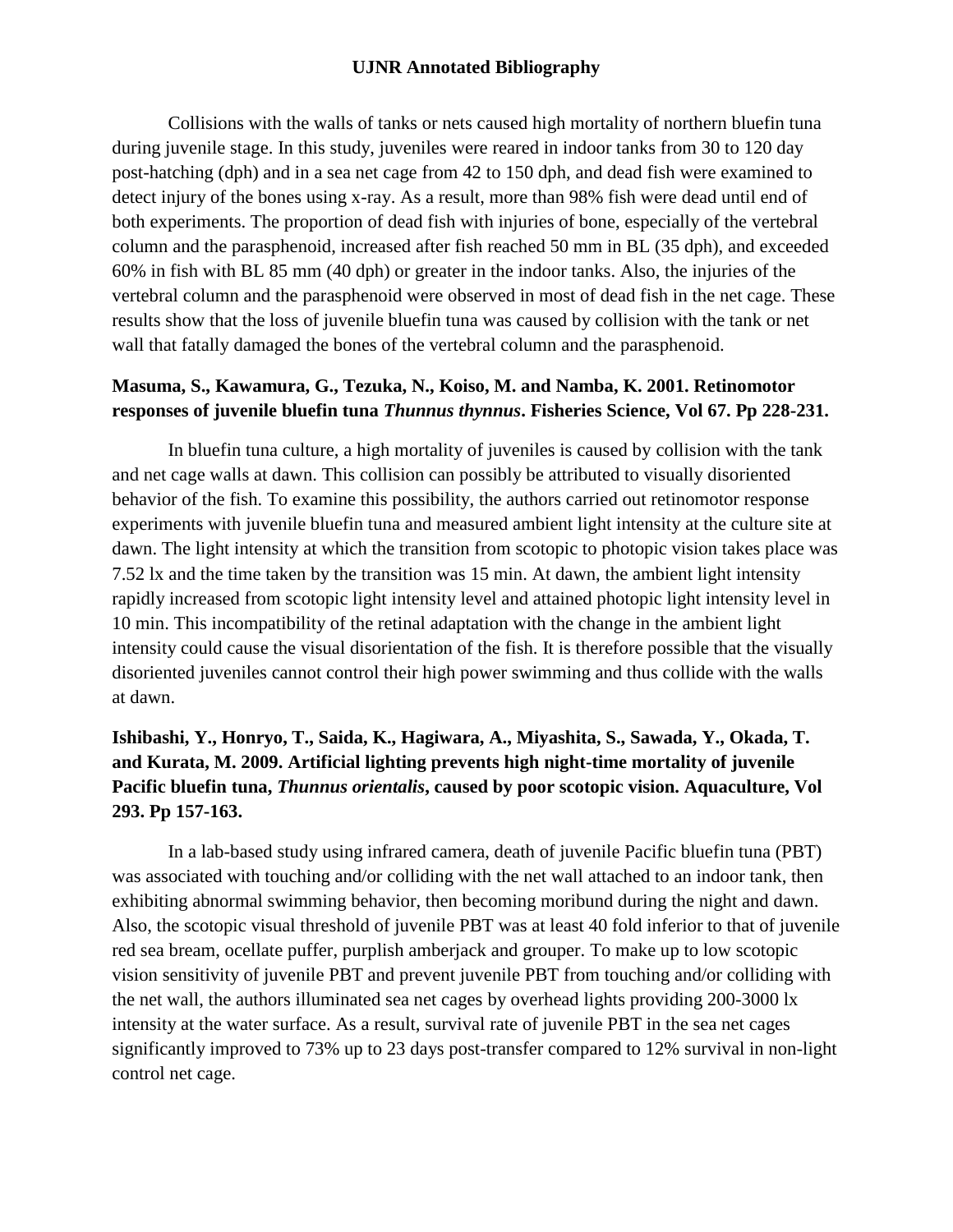# **SUCCESS OF SEED PRODUCTION OF HUMPHEAD WRASSE** *CHEILINUS UNDULATUS* **WITH IMPROVEMENT OF SPAWNING INDUCTION, FEEDING, AND REARING CONDITION**

#### **Hirai, N**

**Hirai, N., M. Koiso., K. Teruya., M. Kobayashi., T. Takebe., T. Sato., K. Nakamura., T. Goto., and A. Hagiwara. 2012. Rearing conditions for Humphead Wrasse** *Cheilinus undulatus* **Larvae, and Introduction of the Minute Rotifer** *Proales similis* **as an Initial Live Food. Journal of Fisheries Technology, Vol 4:2, Pp 57-64.** (in Japanese with English abstract)

**Fisheries Research Agency and Nagasaki University. 2011. Japan's first production of humphead wrasse fry** – **World's first reproducible production – (in Japanese), Press Release, URL: http://www.fra.affrc.go.jp/pressrelease/pr23/231129/index.html**

**Wullur S, Sakakura Y, and Hagiwara A (2009) The minute monogonont rotifer** *Proales similis* **de Beauchamp: Culture and feeding to small mouth fish larvae. Aquaculture, 293, 62-67.**

#### **WITHERING SYNDROME IN ABALONE IN JAPAN**

**Kiryu, I**

**Kiryu, I. 2011. Aqua Culture Magazine, Midori Shobo Co. Pp 86.**

# **EFFECTS OF DOCOSAHEXAENOIC ACID AND TAURINE LEVELS IN ROTIFERS ON GROWTH AND SURVIVAL OF LARVAL AMBERJACK** *SERIOLA DUMERILI*

**Matsunari, H**

**Yamamoto T, Teruya K, Hara T, Hokazono H, Hashimoto H, Suzuki N, Iwashita Y, Matsunari H, Furuita H, Mushiake K 2008. Nutritional evaluation of live food organisms and commercial dry feeds used for the seed production of amberjack** *Seriola dumerili***. Fish Sci 74,1096-1108**

To improve the nutritional quality of live foods and dry feeds ordinarily used for the seed production of amberjack *Seriola dumerili*, the nutrient contents of rotifers, *Artemia* nauplii and commercial feeds used in two larval production stations were evaluated. For comparison of the nutrient contents, artificially produced larvae, wild-caught juveniles and wild zooplankton samples were also analyzed. The proportions of 22:6n-3 in the polar lipid of the cultured larvae increased by feeding the dry feeds. The taurine contents of the cultured larvae reflected the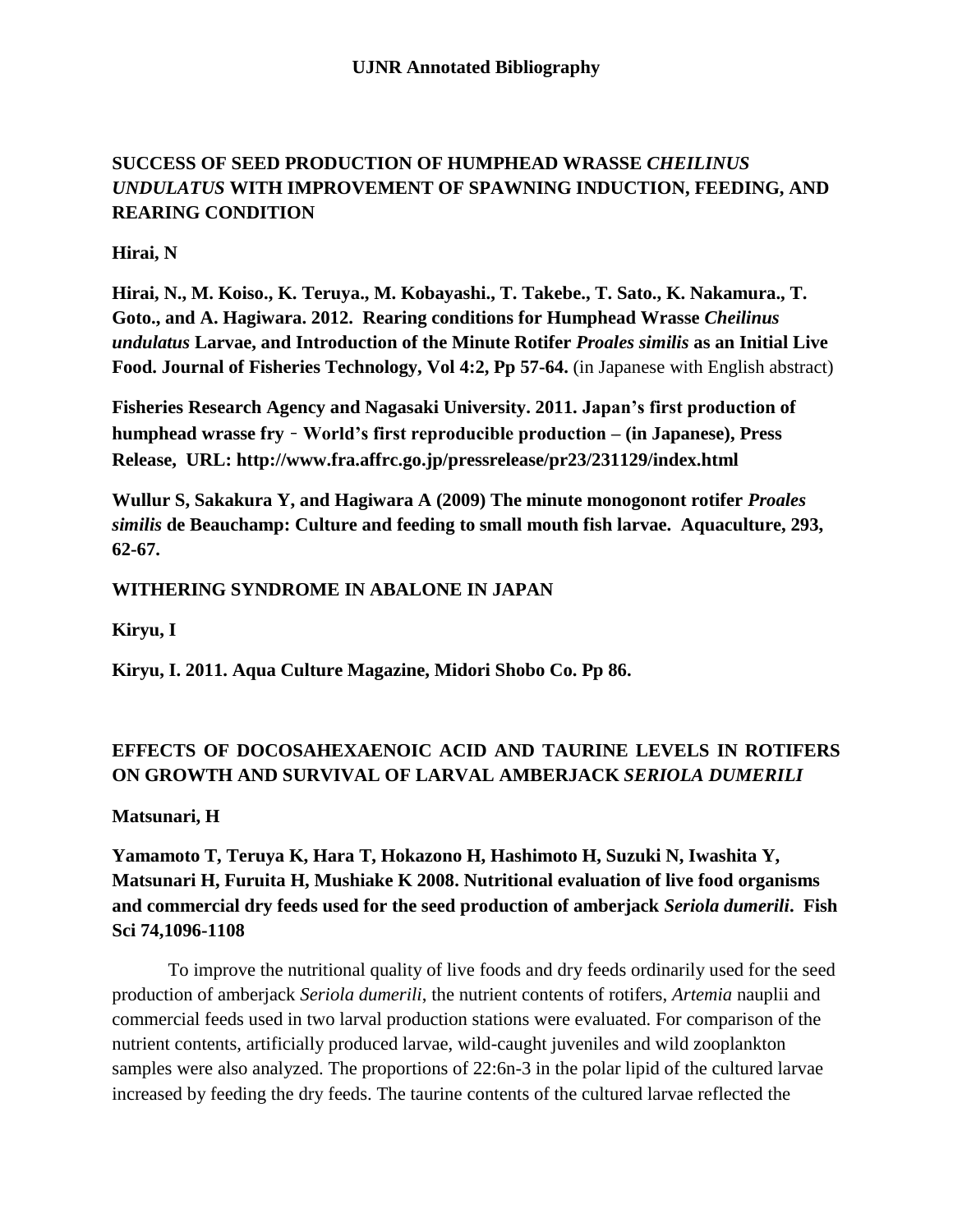contents of their foods(rotifers < dry feed < *Artemia* nauplii). The taurine content and the proportion of 22:6n-3 in *Acartia* spp. were higher than in foods fed to the larvae. These parameters in the wild juveniles were higher than the cultured ones.

### **Matsunari H, Hashimoto H, Oda K, Masuda Y, Imaizumi H, Teruya K, Furuita H, Yamamoto T, Hamada K, Mushiake K 2012. Effects of docosahexaenoic acid on growth, survival and swim bladder inflation of larval amberjack** *Seriola dumerili***. Aquac Res doi:10.111/j.1365-2109.2012.03174.x**

The effect of DHA on the growth performance and survival of larval *Seriola dumerili*  during the rotifer feeding period was investigated. Amberjack larvae at 3 day post hatching were fed rotifers enriched with freshwater *Chlorella* (Chlo), a mixture (2:1, v/v) of Chlo and DHAenriched *Chlorella* (DHA-Chlo), DHA-Chlo, and DHA-Chlo and commercial DHA emulsion, in triplicate for 7 days. The survival rate was improved by the enrichment of rotifers with DHA-Chlo alone, and DHA-Chlo and emulsion. Growth and swim bladder inflation of fish fed rotifers enriched with DHA-Chlo were significantly improved, however, with increased levels of DHA further improvement was not found. The DHA requirement of amberjack larvae is estimated to be 1.5mg/g on a dry matter basis of rotifers.

# **Matsunari H, Hashimoto H, Oda K, Masuda Y, Imaizumi H, Teruya K, Furuita H, Yamamoto T, Hamada K, Mushiake K 2012. Effect of different algae used for enrichment of rotifers on growth, survival and swim bladder inflation of larval amberjack** *Seriola dumerili***. Aquac Int doi:10.1007/s10499-12-9522-8**

The effect of algae with different DHA contents used for the enrichment of rotifers on the growth performance, survival, and swim bladder inflation of larval amberjack *Seriola dumerili* was investigated. Rotifers were fed with freshwater *Chlorella vulgaris* containing 3 levels of DHA (rotifer containing DHA 0.04, 0.60, 1.32g 100g<sup>-1</sup>) and *Nannochloropsis* (rotifer containing DHA,  $0.04g$   $100g^{-1}$ ; EPA,  $2.54g$   $100g^{-1}$ ). The same algae were supplemented to the larval rearing tanks in static condition. The larvae in each triplicate group were fed the enriched rotifers from 3 days post-hatch for 7 days. Growth and survival rate of fish fed the rotifers enriched with *Nannochloropsis* were higher than those of fish fed the rotifers enriched with all three *Chlorella* treatments. Swim bladder inflation was lowest in fish fed the rotifers enriched with *Nannochloropsis*.

Although rotifers enriched with *Nannochloropsis* were effective for the growth and survival, DHA is essential for swim bladder inflation in amberjack larvae.

# **APPLICATION TO THE GENETIC BREEDING USING GENOMICS INFORMATION IN YELLOWTAIL (***SERIOLA QUINQUERADIATA***)**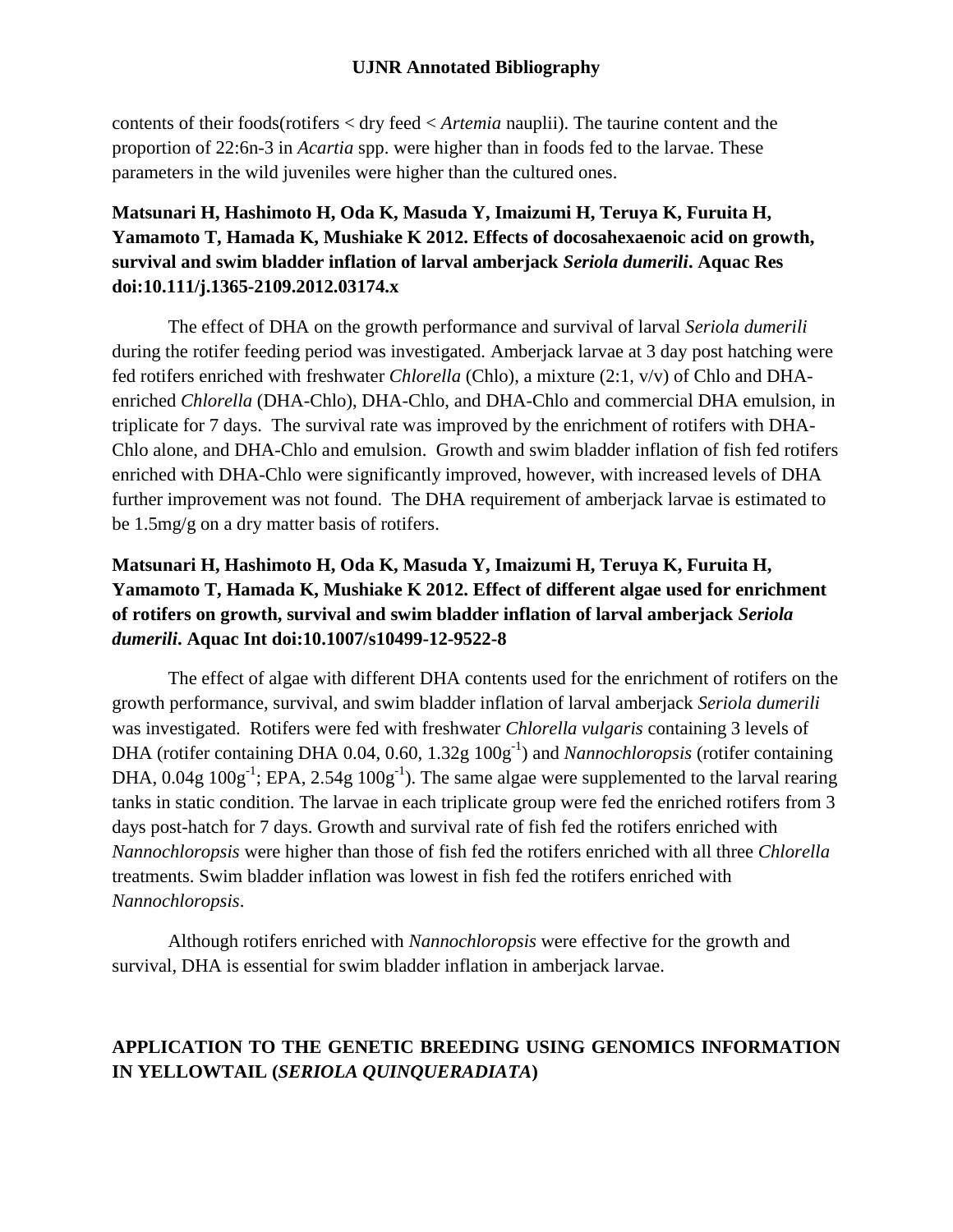#### **Ozaki, A**

### **Fuji K, Yoshida K, Hattori K, Ozaki A, Araki K, Okauchi M, Kubota S, Okamoto N, Sakamoto T (2010). Identification of the sex-linked locus in yellowtail,** *Seriola quinqueradiata. Aquaculture* **308: 51-55**

The sex-determining system of yellowtail (Japanese amberjack), *Seriola quinqueradiata*, is not known. In thisstudy, we identified the sex-linked locus in yellowtail and we characterized the sex-determining system by genetic linkage analysis conducted on 19 female and 19 male progenies from a single family. The associations between phenotypic sex and genotypic data of 71 microsatellite markers selected from yellowtail genetic linkage map were tested. The putative sex-determining locus is located between locus Sequ21 and locus Sequ17 in LG12, and the sexlinked alleles were inherited from the female parent. This result suggests that yellowtail has a ZZ–ZW sex-determining system, and that it would be possible to use these sex-linked markers to discriminate the sexes.

# **Fuji K, Kai W, Kubota S, Yoshida K, Ozaki A, Aoki J, Kawabata Y, Araki K, Tsuzaki T, Okamoto N, Sakamoto T (2012). A genetic linkage map of yellowtail (***Seriola quinqueradiata***) constructed with microsatellite isolated from BAC-end sequences.** *BMC Genomics***: submitting**

The Japanese amberjack/yellowtail (*Seriola quinqueradiata)* is a popular marine cultured fish in Japan. Presently, the growing fish pens are stocked with wild-caught juvenile but using cultured brood fish for seed would have less environmental impact. Therefore, it is requested to change the seeds from wild to artificial ones, and allow the selection of commercially important traits. Information on genetic markers and genomic large insert libraries associated with QTL can be used to select individuals carrying desired traits in breeding programs and to identify causative genes. In this study, we prepared a BAC library and present the female and male linkage maps of yellowtail with microsatellite markers obtained from BAC-end sequences (BESs) and a yellowtail genomic library. The BAC library consists of 110,592 clones with an average insert size of 140.7 kb, representing a 16-fold coverage of the genome. From 5,324 BESs, 743 primer pairs were designed to amplify a mapping panel and 373 primer pairs were identified. A total of 464 microsatellite markers derived from a yellowtail genomic library were also mapped. These 837 markers were mapped on female and male maps in 24 linkage groups. The difference of recombination rates between the female and male maps was very small (Female:Male=0.99:1). All linkage groups in the maps indicated that the locations of the sexspecific recombination hot-spots were very different in males and females. Female and male linkage maps of yellowtail were constructed using BAC-clones information. After a genomic region has been shown to be linked to trait of economic importance, this high quality BAC library resource and mapped BAC clones information are crucial in the identification and functional characterization of the genetic variation.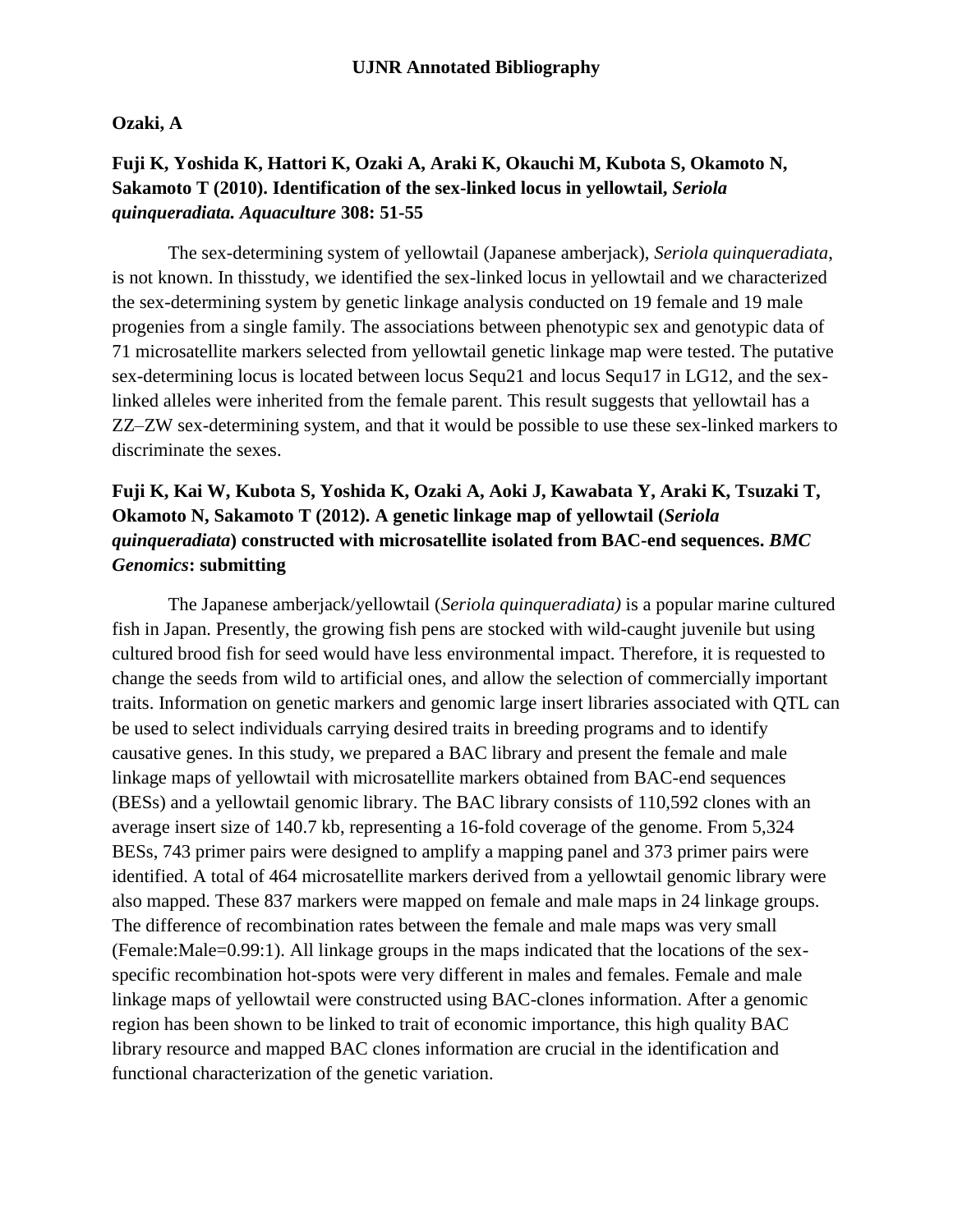### **Ozaki A, Yoshida K, Fuji K, Kubota S, Kai W, Suzuki J, Akita K, Aoki J, Kawabata Y, Nakagawa M, Hotta T, Tsuzaki T, Okamoto N, Araki K, Sakamoto T (2012). Quantitative trait loci (QTL) associated with resistance to a parasitic disease (Benedenia seriolae) in yellowtail (***Seriola quinqueradiata***) through genome wide analysis.** *Heredity***: submitting**

Benedenia disease caused by the ectoparasite *Benedenia seriolae* is a serious parasitic disease in marine aquaculture finfish, leading to secondary viral or bacterial infections. Because fish rub their bodies against the fish cage to remove the parasite, the mortality is quite high especially in juveniles. Also the method to remove requires a lot of time, cost and effort. Benedenia disease is difficult to prevent in marine aquaculture systems. Genetic variation has been indicated to play a significant role to determining the susceptibility to this parasitic disease, however, the mechanisms involved in the differential response to infection remain poorly understood. To evaluate the genetic basis of Benedenia disease resistance in yellowtail (*Seriola quinqueradiata*), a genome-wide and chromosome-wide linkage analysis was initiated using F1 yellowtail families. Two major quantitative trait loci (QTL) regions on linkage groups Squ2 and Squ20 were identified and then confirmed in F1 families. These QTL regions explained 32.9– 35.5% of the phenotypic variance. On the other hand, the QTL related to growth was found in other linkage groups (Squ7). Therefore, Benedenia disease resistance QTL was not correlated with fish size. At the results, we have discovered the first genetic evidence that contributes to detailing the phenotypic resistance to Benedenia disease, and the results will help resolve the mechanism of resistance to this important disease of yellowtail.

### **THE COOPERATIVE CULTURE OF SEAWEED IN NEW ENGLAND—HOW RESEARCH, INDUSTRY, AND EXTENSION ARE CULTIVATING A NEW FIELD IN AQUACULTURE**

#### **Redmond, S**

#### **Benson, Judy. 2012, March 11. Seaweed farming in the Sound: The beginning of something big? The Day. Retrieved from <http://www.theday.com/article/20120311/NWS01/303119895/1018>**

This Connecticut newspaper article summarizes the research work on native New England seaweed species for farms in Maine and Long Island Sound. A collaborative research project involving the University of Connecticut Marine Biotechnology Research Laboratory and commercial partners Ocean Approved, Llc in Maine resulted in the first successful kelp culture crops being cultivated both in Maine and Long Island Sound in the winter of 2011, with plans to further develop farming operations in the future.

#### **Maine Sea Grant. 2012. Seaweed Production on Mussel Farms in Maine:**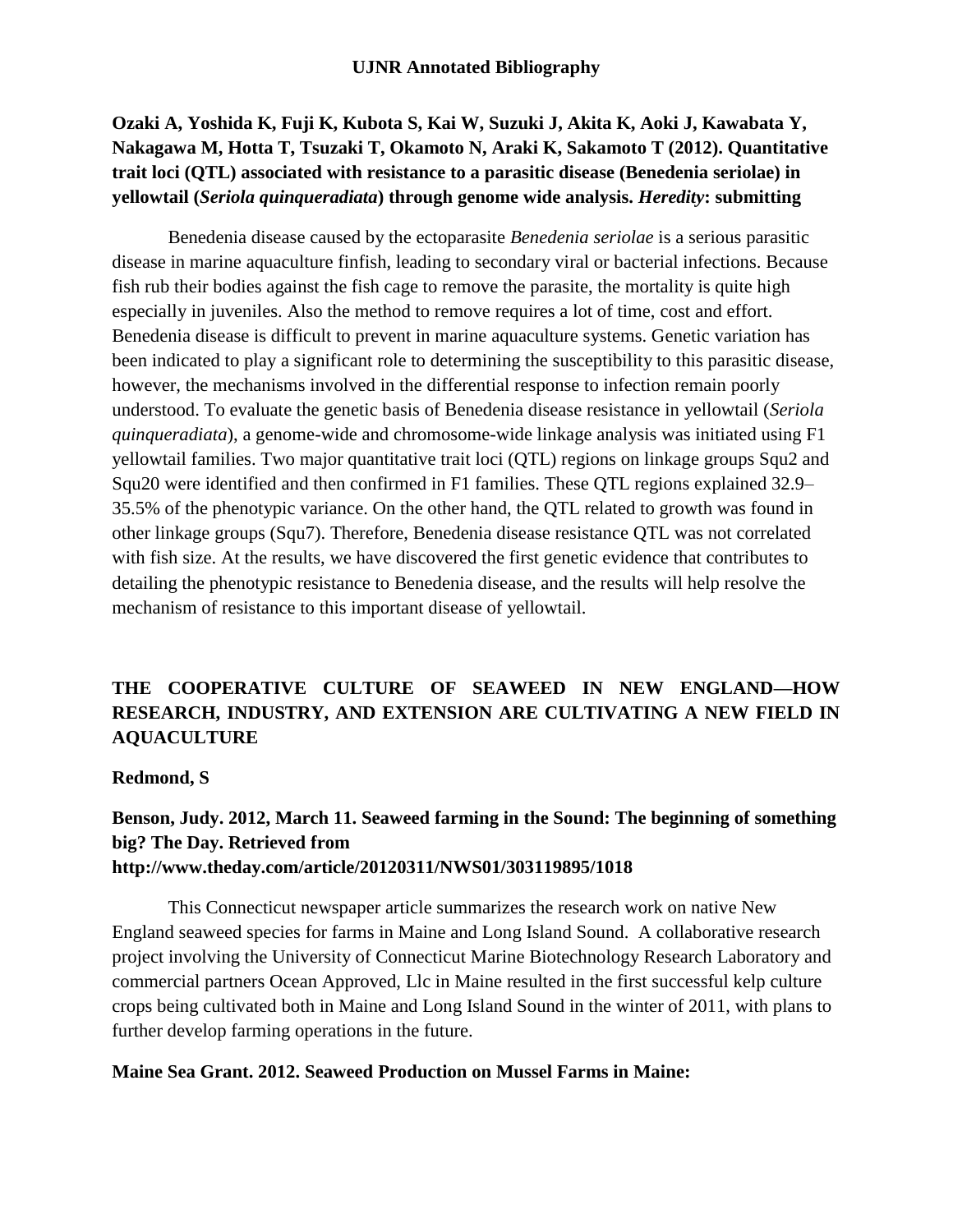#### **A Pilot Project to Stimulate Seaweed Production on Mussel Farms in Maine [Press Release] Retrieved from<http://www.seagrant.umaine.edu/extension/kelp-mussels>**

This online press release from Maine Sea Grant summarizes the collaborative research work conducted by shellfish growers, seaweed farmers, and marine extension agents in Maine. The project was the first of its kind in Maine, integrating Saccharina latissima on six different shellfish farms (mussel and oyster) in Maine.

#### **Morrissey, MT & S Almonacid. 2005. Rethinking technology transfer.** *Journal of Food Engineering***, Volume 67, Issues 1–2, pp. 135-145. (http://www.sciencedirect.com/science/article/pii/S0260877404003346)**

This article uses several new seafood processing innovation examples to highlight the importance of a new approach to technology transfer. In order to improve and compete in a global marketplace, businesses need more real-time, adaptable approaches to technology and research being developed in labs and Universities. In order to keep the speed of transfer up with the speed of new technology development, the authors suggest a more multi-disciplinary and dynamic approach.

### **Warner, KD. 2008. Agroecology as Participatory Science: Emerging Alternatives to Technology Transfer Extension Practice.** *Science, Technology, & Human Values* **, Vol. 33, No. 6, pp. 754-777.**

Agricultural extension plays an important role of linking the research community with the business community, transferring new technologies from scientists to farmers, and problems of farmers as research questions back to scientists. Besides just technology transfer, extension plays a wider role as educators of the general public, integrating new technologies, producers, consumers, and issues arising from these. This article reviews these interactions by looking at environmental pollution issues and agroecological partnerships between growers, extension, and scientists. This type of participatory science uses collaboration, multidisciplinary approaches, and ecological approaches to improve the direction of agricultural developments.

# **Parkhurst, Emily. 2011, September 26. Kelp wanted: Seaweed farms expand in Maine's Casco Bay. The Forecaster. Retrieved from [http://www.theforecaster.net/content/pnm](http://www.theforecaster.net/content/pnm-kelp-farm-near-chebeague-092811)[kelp-farm-near-chebeague-092811](http://www.theforecaster.net/content/pnm-kelp-farm-near-chebeague-092811)**

This newspaper article reports on the expansion of the first commercial kelp farm in the United States, Ocean Approved, Llc, in Maine. They are a new company with two years of cultivation experience, with plans to expand their product lines and further develop seaweed aquaculture in Maine. Part of their plan involves sale of their native "seed" plants to other growers in Maine.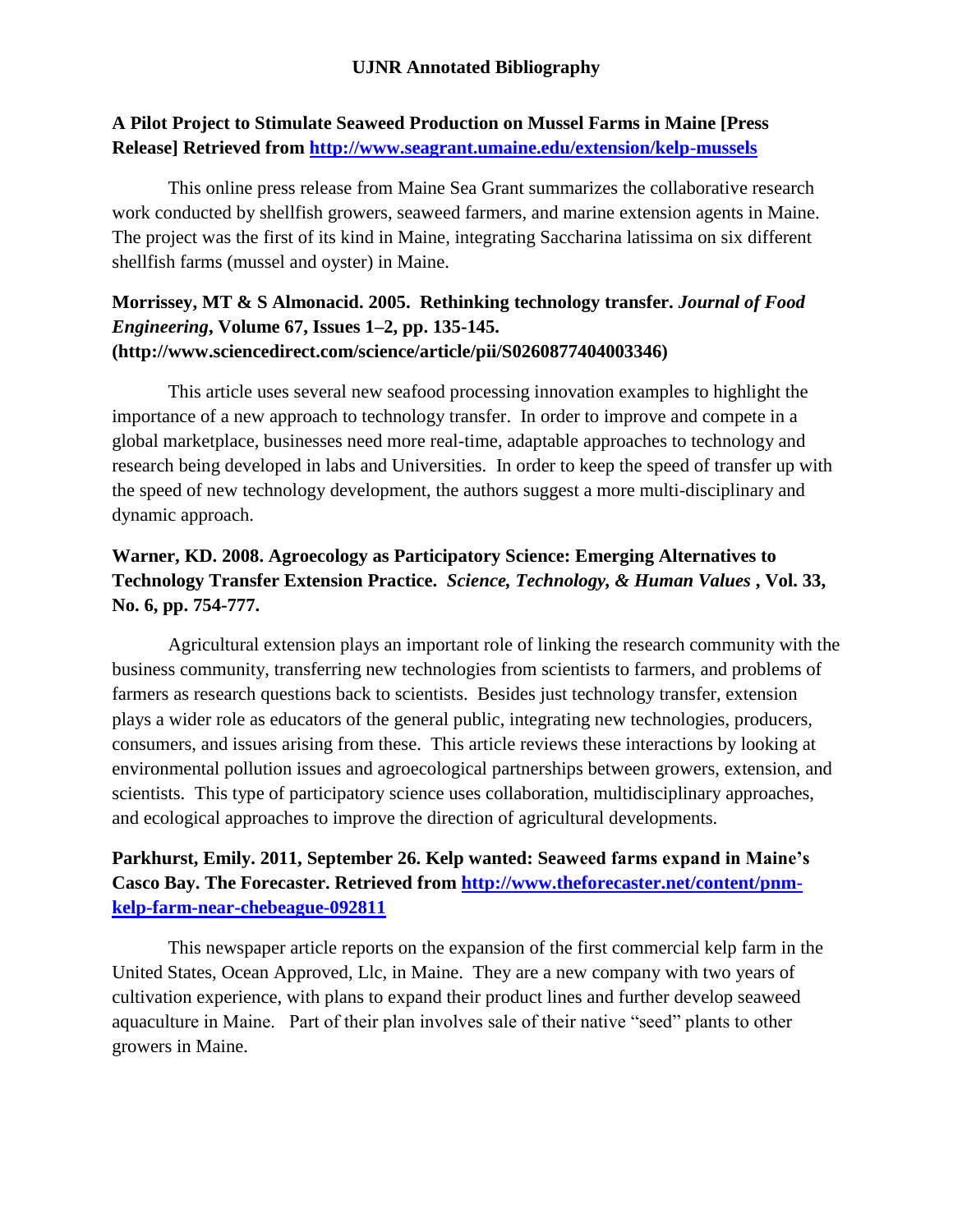#### **INTENSIVE JUVENILE PRODUCTION OF YELLOWTAIL AMBERJACK (***Seriola lalandi***) IN SOUTHERN CALIFORNIA**

#### **Rotman, F**

### **Attramadal, K.J.K., T. Bjørnar, I. Salvesen, G. Øie, O. Vadstein and Y. Olsen. 2012. Ceramic clay reduces the load of organic matter and bacteria in marine fish larval culture tanks. Aquacultural Engineering Volume 49 Pp 23-34.**

The authors of this paper describe how the use of ceramic clay as a replacement for live microalgae or algae pastes can increase turbidity without contributing to the organic matter load in larval marine fish rearing systems. A series of experiments is described that demonstrate encouraging results of the larval performance of Atlantic cod (*Gadus morhua*) reared with clay as a turbidity source compared to those reared using standard live microalgae and paste protocols.

### **Hernández-López, J., M.A. Guzmán-Murillo and F. Vargas-Albores. 1995. Quantification of pathogenic marine** *Vibrio* **using membrane filter technique. J. of Microbiological Methods Volume 21:2 Pp 143-149.**

These authors describe a rapid and simple methodology based on a membrane filter technique designed to detect and quantify marine *Vibrio* spp involved in fish and shellfish diseases as well as human gastrointestinal disorders. This technique can be instrumental in the management of bacterial communities in marine larval fish culture systems.

#### **Olafsen, J.A. 2001. Interactions between fish larvae and bacteria in marine aquaculture. Aquaculture, Volume 200 Pp 223-247.**

This publication is an excellent review of the influence bacterial ecology can have on the culture of marine organisms. Specifically, the author reviews the interaction between various bacterial species and larval marine fish. Understanding concepts discussed in this publication are instrumental to the successful larval rearing of various marine organisms.

### **Yamamoto, T., K. Teruya, T. Hara, H. Hokazono, H. Hashimoto, N. Suzuki, Y. Iwashita, H. Matsunari, H. Furuita and K Mushiake. 2008. Nutritional evaluation of live food organisms and commercial dry feeds used for seed production of amberjack** *Seriola dumerili***. Fisheries Science, Volume 74 Pp 1096-1108.**

The authors of this influential paper compare the nutritional profiles of both wild plankton and wild *Seriola dumerili* juveniles to commercially produced dry diets, cultured live feeds and cultured juvenile fish. Differences in resulting nutrient levels help to identify potential deficiencies in cultured *S. dumerili*. More specifically, it was found that 22-6n-3 and taurine are much higher in wild copepods (*Acartia* spp.) and *S. dumerili* juveniles than the cultured counterparts of both.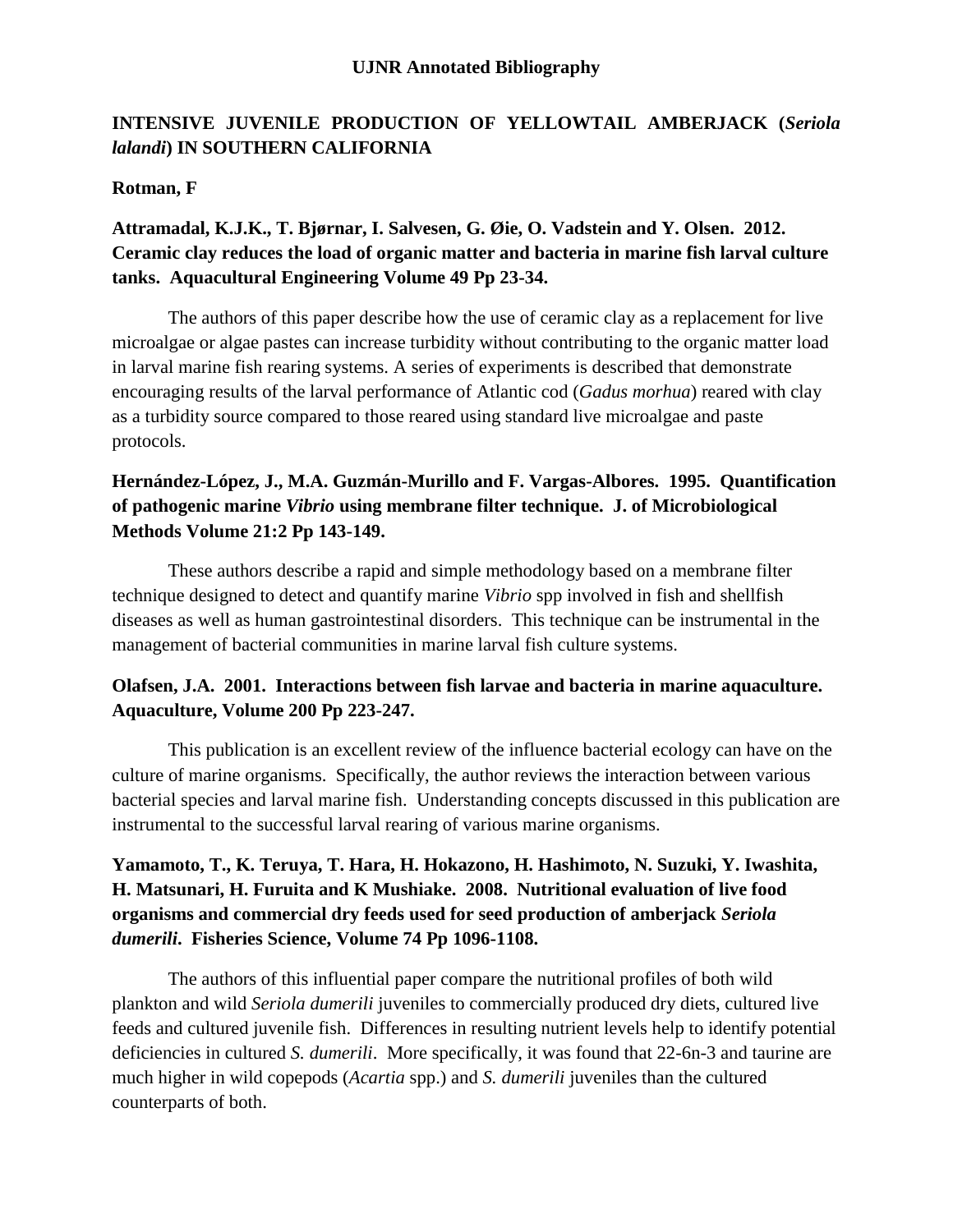# **IN SITU SWIMMING AND SETTLEMENT BEHAVIOR OF CULTURED SERRANID LARVAE,** *PLECTROPOMUS LEOPARDUS* **AND** *EPINEPHELUS MALABARICUS*

#### **Shibuno, T**

### **Masuma, S., N. Tezuka and K. Teruya. 1993. Embryonic and morphological development of larval and juvenile coral trout,** *Plectropomus leopardus***. Japanese Journal of Ichthyology, 40(3): 333-342.**

At the Japan Sea Farming Association, Yaeyama Station, coral trout broodstock have provided fertilized eggs by spontaneous spawning since May 1988. They described the embryonic and morphologica1 development, behavior, and growth of the coral trout from the egg to the juvenile stages.

### **Leis, J. M. and B. M. Carson-Ewart. 1999. In situ swimming and settlement behavior of larvae of an Indo-Pacific coral-reef fish, the coral trout** *Plectropomus leopardus* **(Pisces: Serranidae). Marine Bio1ogy134: 51-64.**

Late larvae of the serranid coral trout *Plectropomus leopardus* (Lacepède), captured in light traps, were released during the day both in open water and adjacent to two reefs, and their behaviour was observed by divers at Lizard 1sland, northern Great Barrier Reef.

#### **Nakai, T. 2002. Management of fishery resources for groupers (Serranidae) in Okinawa***,*  **southern Japan***.* **Fisheries Science, 68(Supplement): 431-432.**

They show data on the distribution of groupers across the coral reef area at Iriomote Island, and a summary on the seed production of several species of grouper in the Ryukyu Island, Okinawa. Their data on the distribution of groupers provide additional information on the management strategy for groupers.

### **Shibuno, T., Y. Nakamura, M. Horinouchi and M.Sano. 2008. Comparison of reef fish community structures from mangrove estuary to coral reef slope, at Ishigaki Island, southern Japan. Ichthyological Research. 55(3):218-237.**

To clarify seascape-scale habitat use patterns of fishes in the Ryukyu Islauds (southern Japan), visual censuses were conducted in the mangrove estuary, sand area, seagrass bed, coral rubble area, branching coral area on the reef flat, and tabular coral area on the outer reef slope.

### **EFFECTS ON GROWTH OF FLATFISH JUVENILE BY ARTIFICIAL LIGHTENING CONDITIONS: INTENSITY, PHOTOPERIOD AND WAVELENGTH**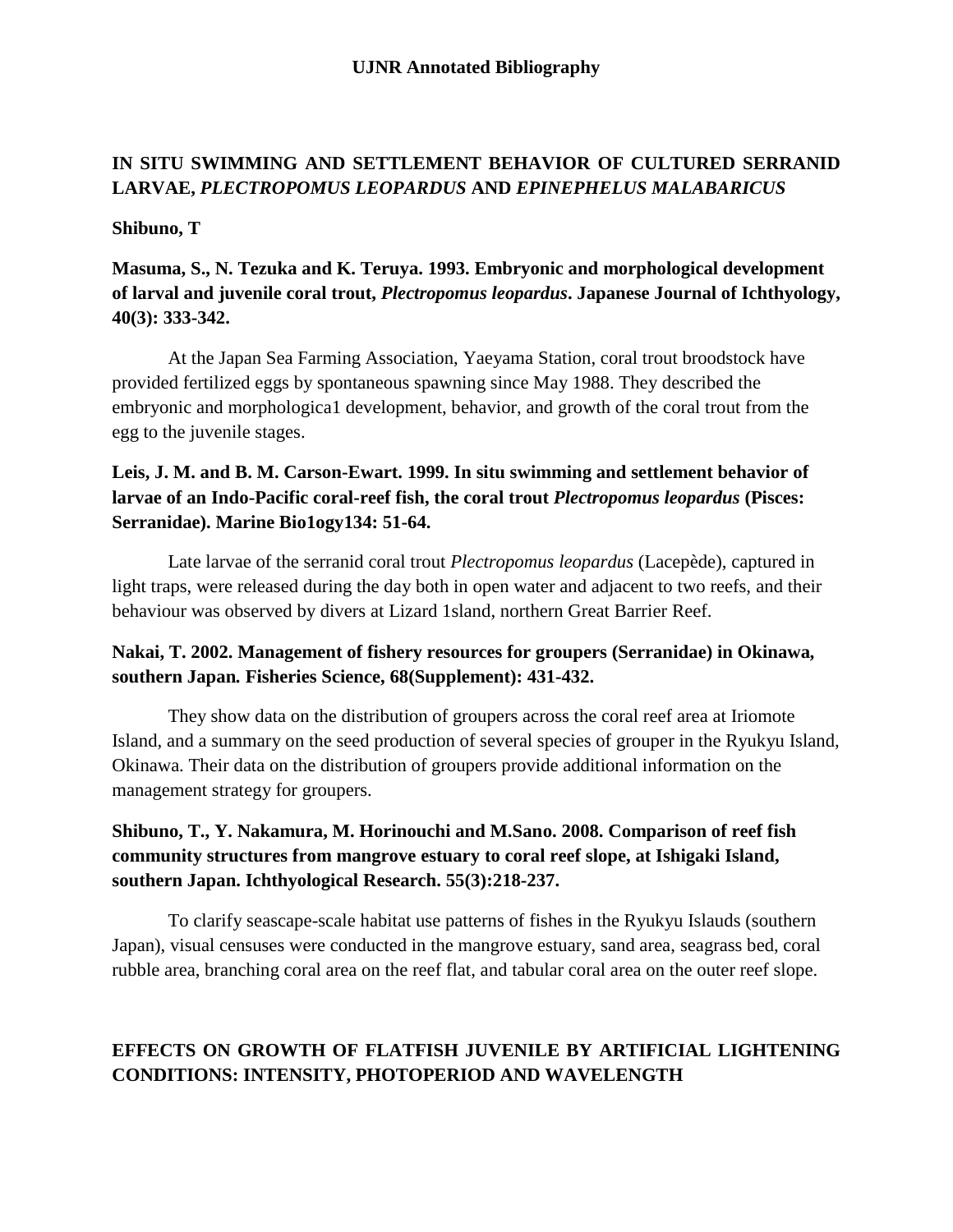#### **Shimizu, D**

**Itoh, K., Y. Washio, Y. Fujinami, D. Shimizu, S. Uji, H. Yokoi, T. Suzuki. 2012. Continuous illumination through larval development suppresses dopamine synthesis in the suprachiasmatic nucleus, causing activation of α-MSH synthesis in the pituitary and abnormal metamorphic skin pigmentation in flounder. General and Comparative Endocrinology 176: 215–221.**

In order to better understand the endocrine aberrations related to abnormal metamorphic pigmentation that appear in flounder larvae reared in tanks, this study examined the effects of continuous 24-h illumination (LL) through larval development on the expression of *tyrosine hydroxylase-1* (*th1*), proopiomelanocortin (pomc), α-melanophore-stimulating hormone (α-MSH) and melanin concentrating hormone (MCH), which are known to participate in the control of background adaptation of body color. We observed two conspicuous deviations in the endocrine system under LL when compared with natural light conditions (LD). First, LL severely suppressed *th1* expression in the dopaminergic neurons in the anterior diencephalon, including the suprachiasmatic nucleus (SCN). Second, pomc and  $\alpha$ -MSH expression in the pars intermedia melanotrophs was enhanced by LL. Skin color was paler under LL than LD before metamorphic pigmentation, and abnormal metamorphic pigmentation occurred at a higher ratio in LL. We therefore hypothesize that continuous LL inhibited dopamine synthesis in the SCN, which resulted in up-regulation of pomc mRNA expression in the melanotrophs. In spite of the up-regulation of pomc in the melanotrophs, larvalskin was adjusted to be pale by MCH which was not affected by LL. Accumulation of α-MSH in the melanotrophs is caused by uncoupling of α-MSH synthesis and secretion due to inhibitory role of MCH on α-MSH secretion, which results in abnormal metamorphic pigmentation by affecting differentiation of adult-type melanophores. Our data demonstrate that continuous illumination at the post-embryonic stage has negative effects on the neuroendocrine system and pituitary in flounder.

# **LARVAL REARING ADVANCEMENTS FOR YELLOWTAIL AMBERJACK (***Seriola lalandi***) IN SOUTHERN CALIFORNIA**

#### **Stuart, K**

### **Attramadal K.J.K., B. Tondel, I. Salvensen, G. Oie, O. Vadstein, Y. Olsen. 2012. Ceramic clay reduces the load of organic matter and bacteria in marine fish larval culture tanks. Aquaculture Engineering 49: 23-34.**

The authors present information on the use of ceramic clay as a turbidity source for marine larvae. In contrast to live microalgae or algae pastes, clay increases turbidity without contributing to the organic matter load. The larvae, algae, and live feed increase the microbial carrying capacity of the rearing water which allow exponential growth of bacteria and favor fast-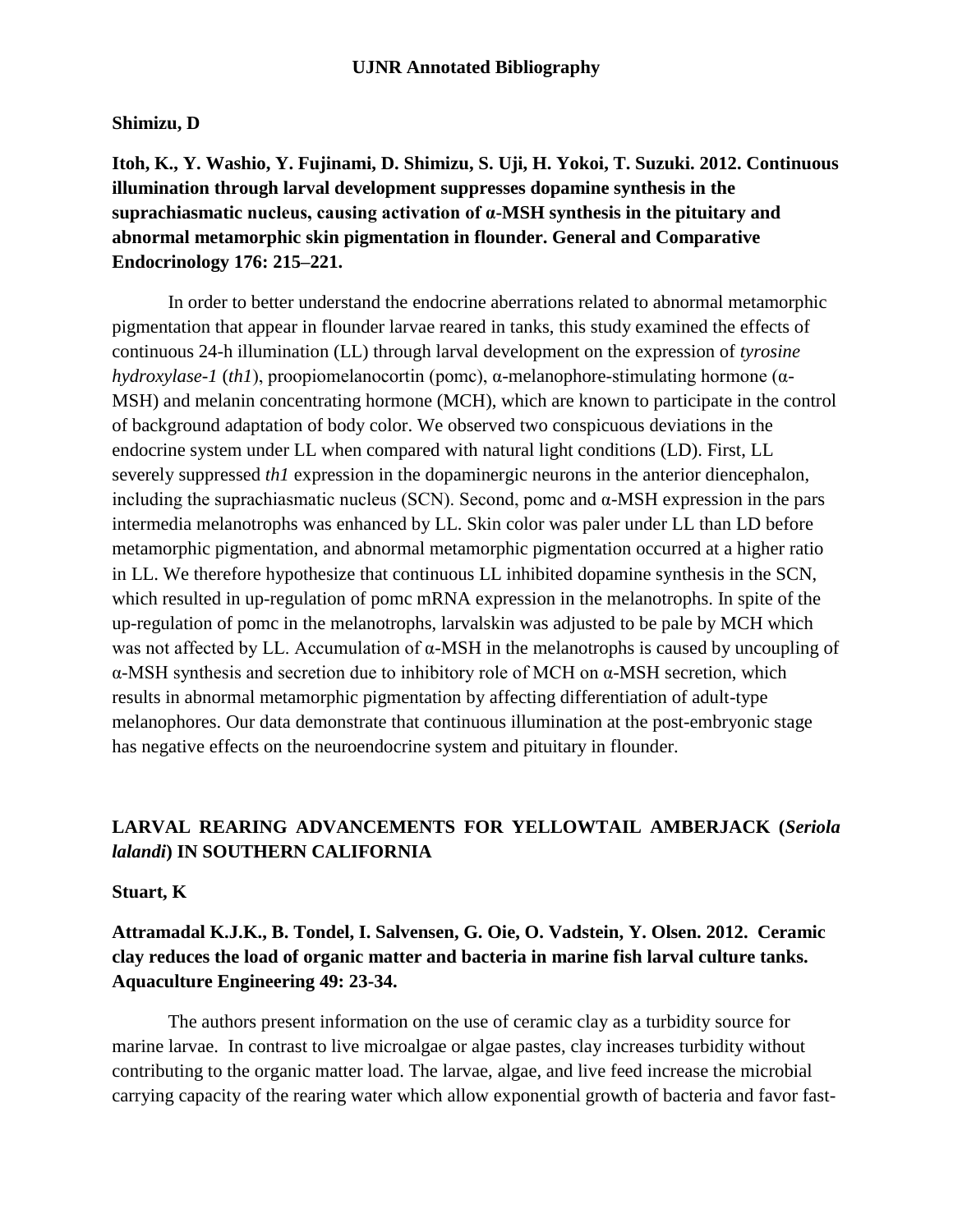growing opportunists. Reducing substrate levels by replacing microalgae with clay may reduce bacteria proliferation and benefit larvae. The authors compared the effects of three rearing regimes including live *Isochrysis galbana*, *Nannochloropsis oculata* paste, and ceramic clay on the bacterial community, concentration of organic matter, and growth and survival of Atlantic cod larvae (*Gadus morhua* L.). The application of clay resulted in reduced substrate levels for bacteria in the rearing water compared to the addition of live algae or algae paste. The tanks receiving clay showed a lower bacterial level in the water than tanks that added algae paste or live algae. The algae paste treatments showed a higher abundance of bacteria and a higher share of cultivable bacteria and TCBS counts than the other two treatments. Tanks with live algae showed low relative abundances of opportunistic bacteria and TCBS counts in both water and rotifers. Larval growth was significantly higher in the clay and live algae treatments than the algae paste treatment. The survival of larvae in the tanks added clay was variable. Two of the three tanks with clay had significantly higher larval survival than the tanks with live algae or algae paste. However, one tank with clay underwent 100% mortality. The authors could not explain this variation but mention that the effects of clay addition on larval performance should be studied further. Clay addition appears to be an easy way to reduce bacterial load during early first feeding of marine larvae without compromising the beneficial effects of turbidity.

#### **Cook, M.A., R.B. Johnson, P. Nicklason, H. Barnett, M.B. Rust. 2008. Marking live feeds with**

#### **inert metal oxides for fish larvae feeding and nutrition studies. Aquaculture Research 39: 347-353.**

The authors used yttrium oxide  $(Y_2O_3)$ , ytterbium oxide  $(Yb_2O_3)$ , lanthanum oxide  $(La<sub>2</sub>O<sub>3</sub>)$  and dysprosium oxide  $(By<sub>2</sub>O<sub>3</sub>)$  as potential live feed markers for feeding and nutrition trials with fish larvae. These markers were evaluated by determining the uptake and depletion of markers over time and quantifying ingestion of yttrium oxide marked rotifers by Atlantic cod (*Gadus morhua*). The authors found that *Artemia* nauplii and rotifers quickly took up markers within 10 minutes and that there was no significant difference among temperatures in depletion of markers (10, 15, and 20 C) with *Artemia* or rotifers. Depletion from rotifers was not significantly different between 5 and 20 minutes or between 5 and 30 minutes for *Artemia*. The authors were able to show that visual *Artemia* estimates consumed by the larvae were similar to consumption estimates determined by analysis of yttrium oxide marked *Artemia* using inductively coupled plasma optical emission spectroscopy.

### **Stuart, K.R. and M.A. Drawbridge. 2012. Captive spawning and larval rearing of California yellowtail (***Seriola lalandi***). Aquaculture Research doi:10.1111/j.1365- 2109.2011.03077.**

The authors document spawning patterns, measures of egg production, population fecundity, and egg and larval quality over a four year period for a captive population of *Seriola lalandi*. Spawned eggs were also used to document larval development and to develop rearing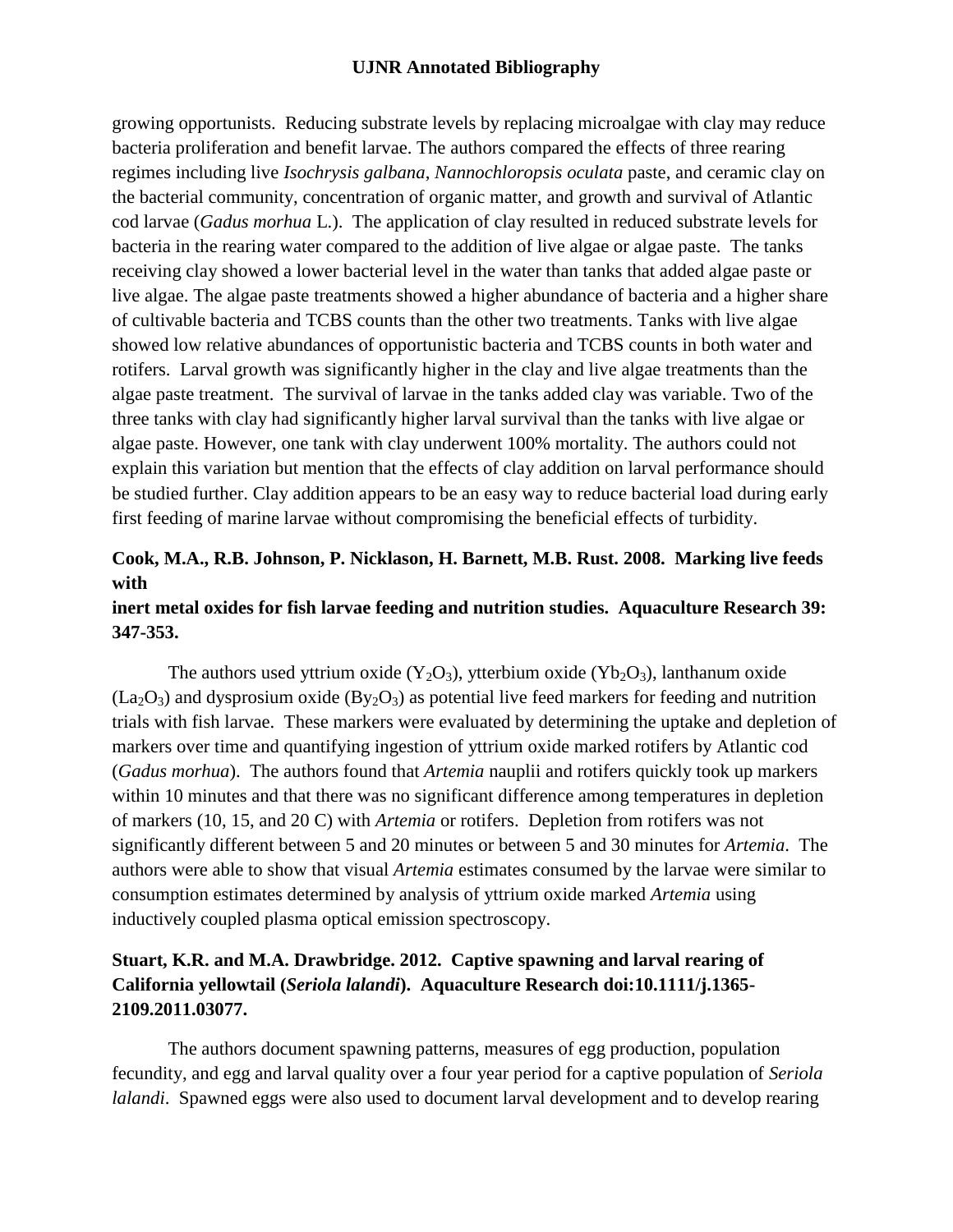techniques for aquaculture in the region. Authors showed that spawning occurred naturally in the 140 m<sup>3</sup> tank when the ambient water temperature reached 16 $\degree$ C and ended when the temperature exceeded 22°C and egg production reached a maximum when 43 spawn events were recorded from a pool of nine females yielding 36.8 million eggs total. Larval rearing trials yielded survival rates as high as 5.8% from egg to 50 dph. Successful larval culture methods included the addition of algae paste for green water culture, rotifers  $(20 \text{ rotifers ml}^{-1})$  at 2 dph and *Artemia* (5 *Artemia* ml<sup>-1</sup>) at 6 dph. Larvae were transferred from the incubation tank at 10 dph to a shallower tank with 33% greater surface area in order to accommodate the larvae's strong orientation to surface waters.

# **Benetti, D. 1997. Spawning and larval husbandry of flounder (***Paralichthys woolmani***) and Pacific yellowtail (***Seriola mazatlana***), new candidate species for aquaculture. Aquaculture 155, 307-318.**

This paper describes the spawning and larval rearing of two new species for aquaculture in Ecuador. Experimental production of these species has been conducted for the first time from eggs in captivity. Survival of *Seriola* throughout larval rearing ranged from 0 – 70%, however high mortalities caused by diseases, cannibalism, and weaning onto artificial diets during and after metamorphosis reduced average survival rates through the juvenile stage to less than 1%. The basic broodstock and larval rearing information provided by the author is a good starting point for the culture of either *Paralichthys* or *Seriola* culture.

# **Moran, D., C.K. Smith, B. Gara, C.W. Poortenaar. 2007. Reproductive behaviour and early development in yellowtail kingfish (***Seriola lalandi* **Valenciennes 1833). Aquaculture 262, 95-104.**

The authors describe the spawning behaviour of wild caught brood stock as well as early egg and larval development of yellowtail kingfish (*Seriola lalandi*). Spawning occurred naturally when water temperature was above 17 C. Courtship behaviour involved one male and female, and consisted of a high-speed pursuit punctuated by stalling, nipping and touching. This lasted for approximately  $0.5 - 1.5$  h until, immediately prior to spawning, the male would nip at the female gonoduct, presumably to induce spawning. Spawning occurred in the early daylight hours at the start of the spawning season, but shifted to around dusck in the latter part. Spawned eggs were positively buoyant, had a high fertilization rate  $(>99\%)$ , ranged  $1.33 - 1.50$  mm in diameter with a single oil droplet  $0.30 - 0.33$  mm diameter. Information given in this paper is indicative of a healthy spawning population of *S. lalandi* and can be used as a reference or baseline for culture of this species.

### **Papandroulakis, N., C.C. Mylona, E. Maingot, P. Divanach. 2005. First results of greater amberjack (***Seriola dumerili***) larval rearing in mesocosm. Aquaculture 250, 155-161.**

The authors apply the mesocosm method for larval rearing to the greater amberjack (*Seriola dumerili*). This paper gives a good description of larval rearing for *Seriola* in terms of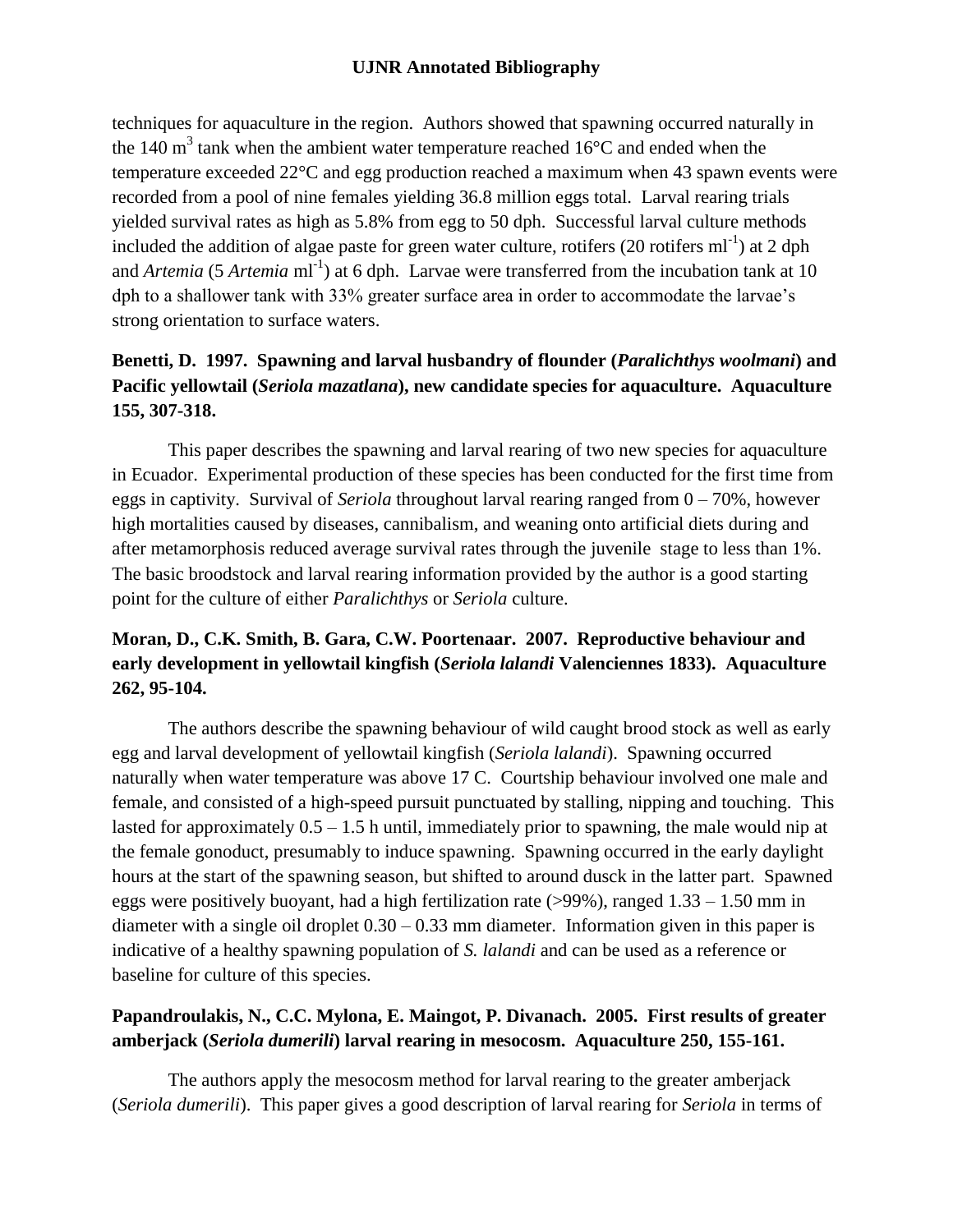weaning schedule, turbidity levels, and live feed levels. Along with the description of the rearing protocols, growth information is provided which is a good template for most *Seriola* species.

#### **Sakakura, Y. and K. Tsukamoto. 1999. Ontogeny of aggressive behaviour in schools of yellowtail,** *Seriola quinqueradiata***. Environmental Biology of Fishes 56, 231-242**

The authors studies ontogenetic changes in social interactions, especially in aggressive behaviour of the yellowtail, *Seriola quinqueradiata*, and compared these to morphological and physiological changes. No agonistic interactions were observed during the larva period until 10 mm in total length (TL) at approximately 20 days after hatching. Typical shivering behaviour with 'J-posture' was observed during metamorphosis, when fin rays and calcification of vertebra were completed and there was an increase of tissue thyroid hormone. The onset of aggressive behaviour was just after metamorphosis to the juvenile period, and coincided with a significant increase in tissue cortisol levels. The onset of schooling behaviour was at 12 mm TL, slightly after the onset of aggressive behaviour. The authors provided a good basis for determining aggressive behaviour in *Seriola quinqueradiata* which can be used as a model for other *Seriola* species. This paper also presents possible solutions to aggressive interactions found in the culture environment.

# **Yoseda K., K. Yamamoto, K. Asami, M. Chimuea, K. Hashimoto, S. Kosaka. 2008. Influence of light intensity on feeding, growth, and early survival of leopard coral grouper (***Plectropomus leopardus***) larvae under mass-scale rearing conditions. Aquaculture 279, 55- 62.**

This study investigated the effect of different light intensities on feeding, growth, and survival of early stage leopard coral grouper *Plectropomus leopardus* larvae. Four different light intensities (0, 500, 1000, and 3000 lx) were used and larvae were kept under constant light conditions from 0 day after hatching (DAH) to 5 DAH. The results indicate that coral grouper larvae are visual feeders and their food intake increases with increasing light intensity and that light intensity is the factor affecting larval feeding, growth, and survival. The authors provide a sound experimental design and interesting results which can translate to any species whose larvae are visual predators. The comprehension of optimization of environmental rearing conditions such as light intensity as it relates to first feeding larvae is necessary in establishing stable mass-scale rearing technology for any species.

# **EXPERIMENTAL STUDY ON BROODSTOCK MANAGEMENT OF BARFIN FLOUNDER UNDER THE CONCEPT OF MINIMUM KINSHIP SELECTION**

**Suzuki, S**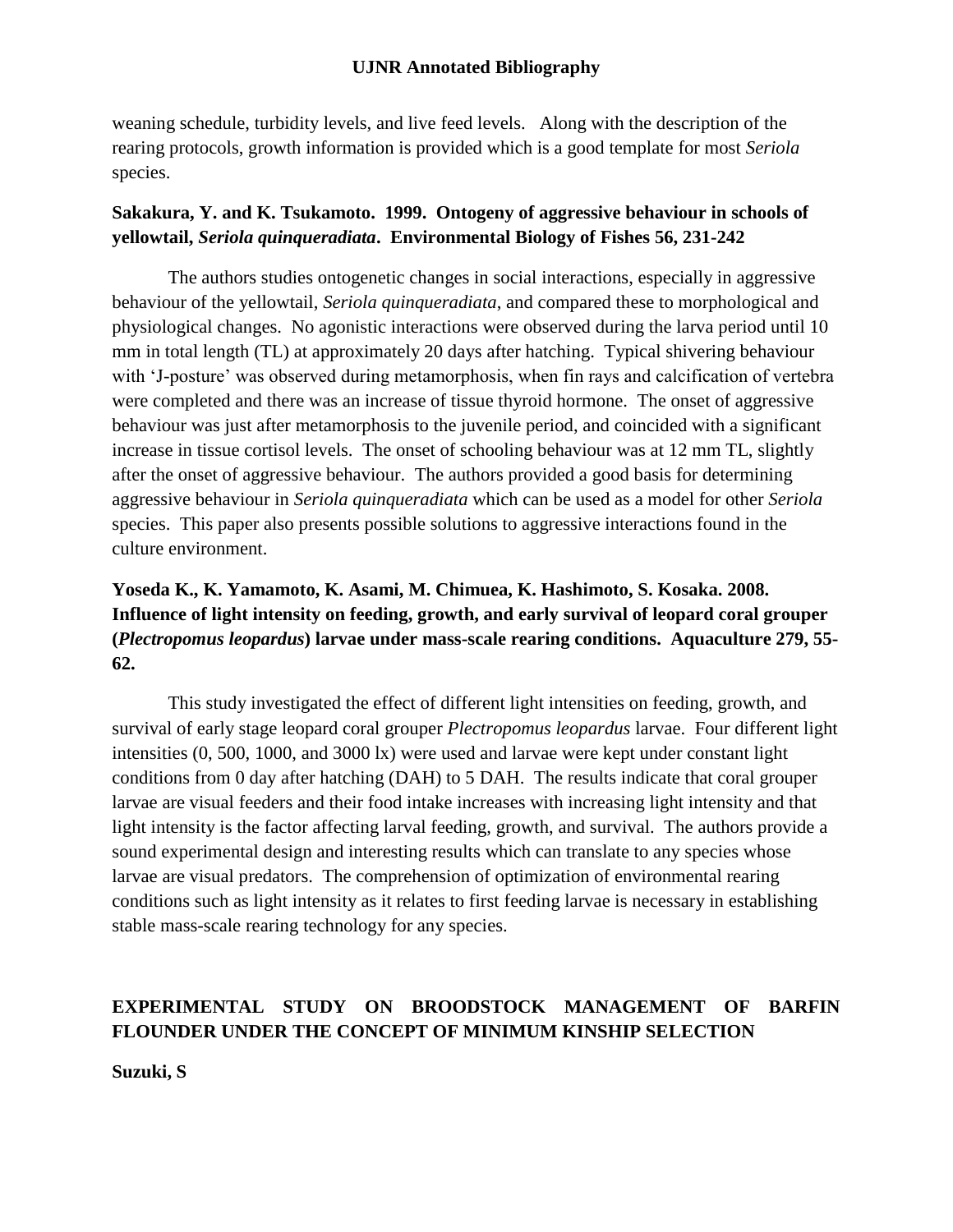#### **Nobuhiko Taniguchi. 2004. Broodstock management for stock enhancement programs of marine fish with assistance of DNA markers (a review). Stock Enhancement and Sea Ranching. developments, pitfalls and opportunities (2nd Ed.). Pp 329-338.**

The microsatellite DNA markers have been used, and the availability of the markers was recognized in some examples of studies on the genetic divergence and broodstock management of red sea bream for enhancement programs in Japan. Based on these microsatellite DNA data, genetic variability, effective population size and inbreeding coefficients could be estimated for broodstocks in hatchery. A procedure for broodstock management is proposed to maintain the genetic variability of the target fish species. If the genetic divergence is decreased in the brood stock, the minimal-kinship criterion on relatedness estimator may be applied to recover the genetic diversity of the founder population by selective breeding based on this criterion. This procedure might be useful not only in the case when low numbers of parental fish are available, but also in the case of conservation of genetic variability in threatened species.

# **IMPROVING THE HATCHERY OUTPUT OF THE HAWAIIAN PINK SNAPPER,**  *PRISTIPOMOIDES FILAMENTOSUS*

#### **Tamaru, C**

# **Morote1, E., M.P. Olivar, P.M. Pankhurst, F. Villate, and I. Uriarte. 2008. Trophic ecology of bullet tuna** *Auxis rochei* **larvae and ontogeny of feeding-related organs. Mar. Ecol. Prog. Ser. 353: 243–254, doi: 10.3354/meps07206**

This is a comprehensive study on the diet of early fish larvae of a tuna species collected from the Mediterranean. Assessment of diet was done through gut content analysis in larvae ranging from approximately 2 mm to  $> 5$  mm. In addition, the authors analyzed the development of the digestive system and the eye. Both digestive capacity and visual acuity are changing rapidly in these early larvae, and thus impact what they are capable of seeing, catching and digesting. In terms of diet, the two important conclusions of the authors are: 1) even the smallest larvae ingest a large variety of prey items; 2) size of prey increases with size; and 3) feeding is selective and changes with fish size. These types of ecological studies provide a basis for trying different food types in captivity. However, there are limitations to gut content analysis, and these need to be considered. In particular, small and soft bodied prey may be underestimated in guts due to their rapid digestion.

#### **Herbing, I.H. von, S.M. Gallager, W. Halteman. 2001. Metabolic costs of pursuit and attack in early larval Atlantic cod. Mar. Ecol. Prog. Ser. 216: 201-212**

This laboratory-based study provides a cost-benefit analysis for feeding in early larvae of the Atlantic cod. Two prey items are contrasted: copepod nauplii (*Pseudodiaptomus* sp.) and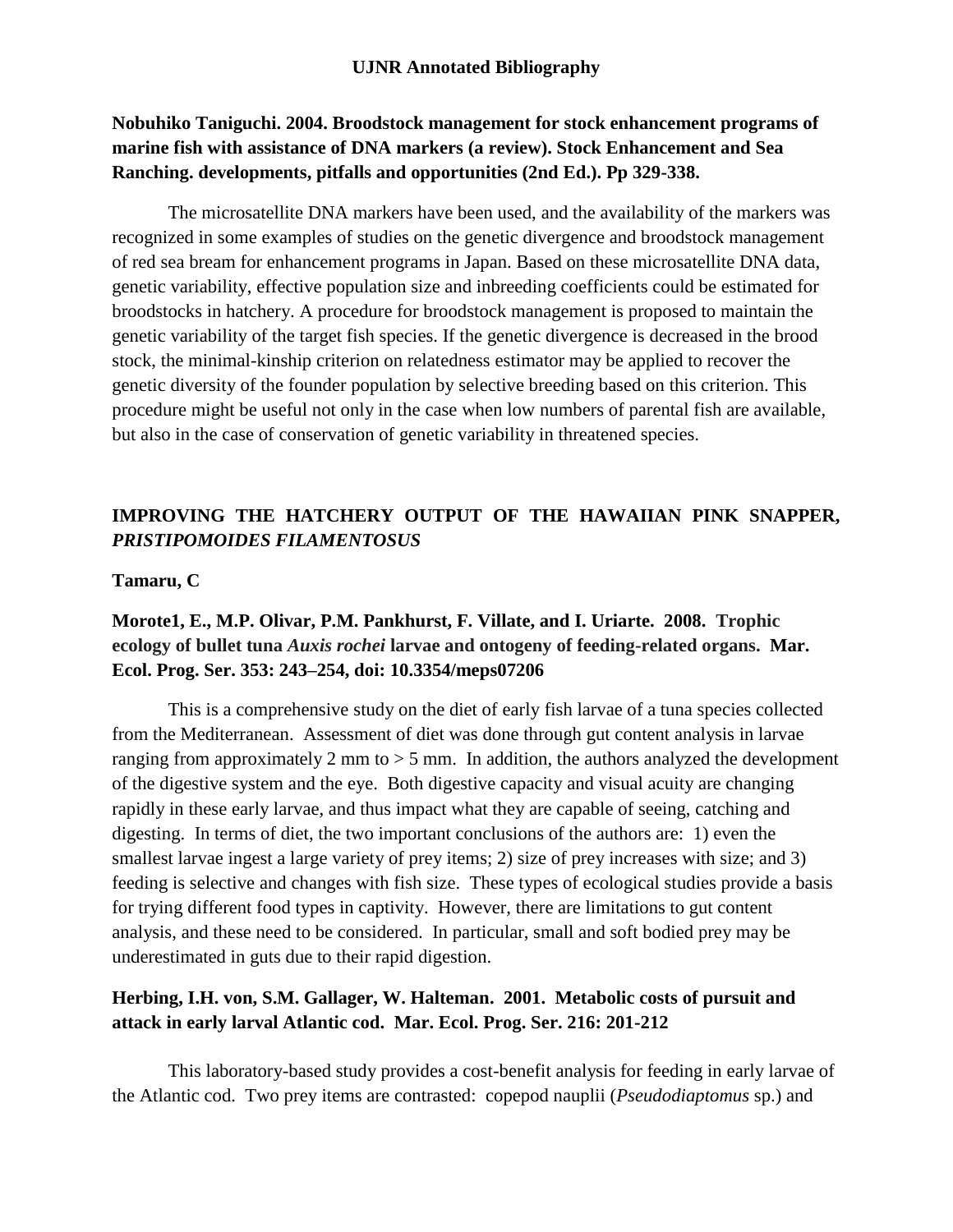protozoans (*Balanion* sp.) in 3 sized classes of larvae (5-6, 6-7 and 7-8 mm). The behavioral analysis in this study underscores the differences in the capture of an evasive vs. a non-evasive prey using both respiration rates and swimming speed analyses. Smallest fish larvae were not able to capture copepod nauplii, but fed readily on protozoans. The main conclusion of this study is that a smaller prey is less costly to catch, but also provide much lower benefit. The larger prey (copepod nauplii) required 2-3x more energy to capture, but provided two orders of magnitude greater benefit it terms of calories.



**VanderLugt, K. ,M. J. Cooney, A. Lechner, and P. H. Lenz.. 2009. Cultivation of the Paracalanid Copepod,** *Bestiolina similis* **(Calanoida: Crustacea). World Aquaculture Society, Volume: 40(5):616-628.**

#### **VanderLugt, K., B. Clauberg, P. Lenz. 2005. Intensive Cultivation of the Calanoid Copepod** *Bestiolina similis.* **Volume 12, Issue 4 on 01 April 2005. http://www.jyi.org/research/re.php?id=147**

The two references above summarizes the work done as part of a Master's Dissertation and documented the temporal changes in production in batch cultures of the calanoid copepod, *Bestiolina similis*. The focus of the research was to develop management strategies for the use of copepod nauplii as a live food. Population abundances and female egg production rates were measured, and recruitment and mortality rates were calculated. The copepod, *B. similis* fed with three phytoplankton strains: *Chaetoceros neogracille*, *Isochrysis galbana* Tahitian strain, and *Rhodomonas sp.* at various concentrations resulted in highest survival rates with*. I. galbana* at a concentration of 5.0 x 10<sup>4</sup> cells ml-1. **Figure 1.** Temporal changes in nauplii and adult copepod density in response to an *I. galbana* diet.

However, when copepods were isolated from each culture every 12 hours and egg production monitored, it was also found that copepods fed with *I. galbana* had the highest egg production. The highest average egg production rate was 23 eggs female<sup>-1</sup> day<sup>-1</sup> with the maximum measured at 30 eggs female<sup>-1</sup> day<sup>-1</sup>. The most intriguing observation from a culture standpoint was that the production cycle was highly predictable (Figure 1) and provided an opportunity to coordinate nauplius production rates with first feed needs of fish larvae. These observations would be replicated in 3,000-L larval rearing tank that would result in high survival during the first feeding stage of the pink snapper.

**VanderLugt, K. and P.etra Lenz. 2009. Handbook for the Cultivation of two Hawaiian**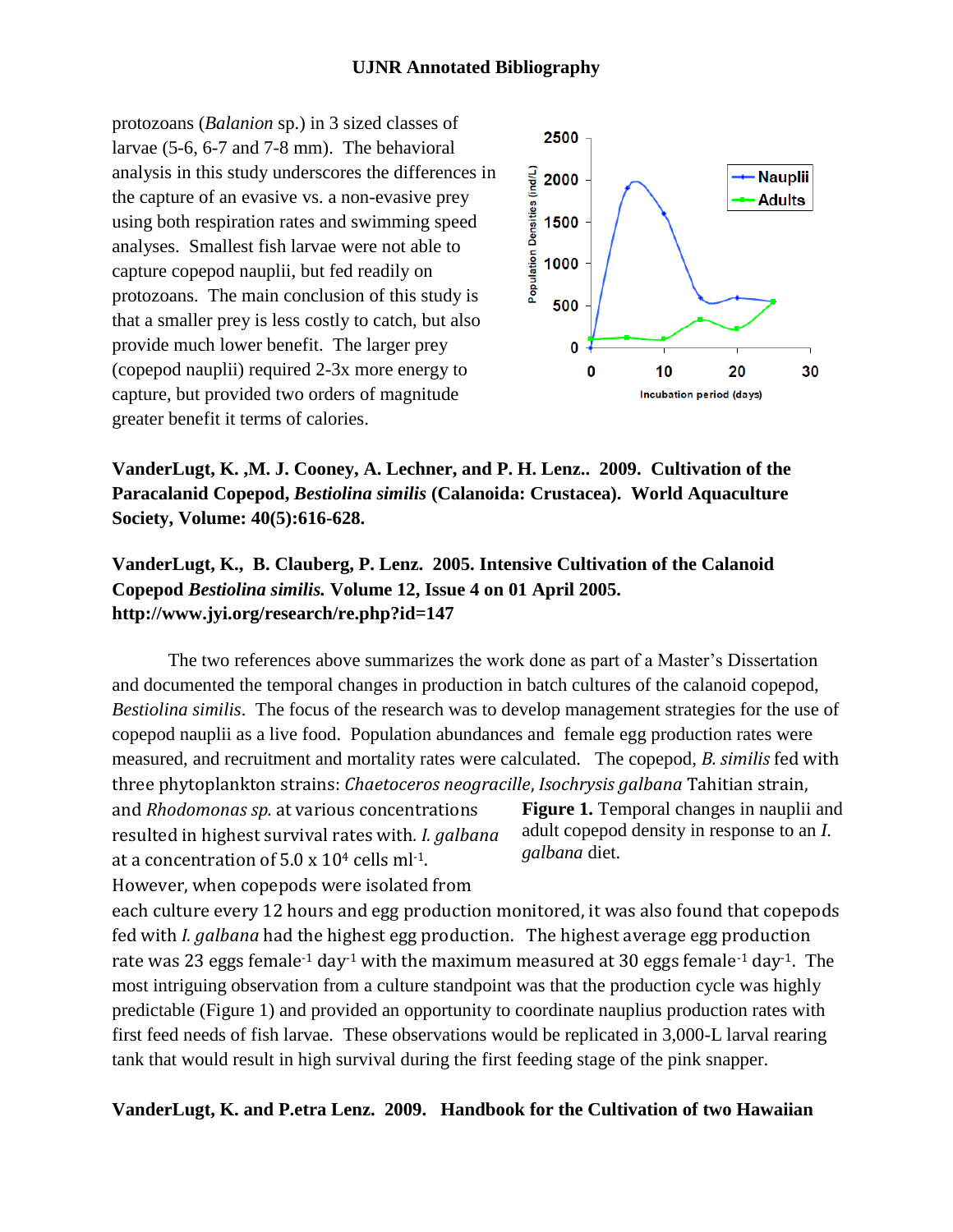### **Paracalanid Copepods. Technical Report: Pacific Biosciences Research Center. University of Hawaii at Mano. 19 pp.**

This technical handout, that is available on the internet, is an excellent compilation of the biology, morphology, identification and step by step description of the techniques of the culture process for the calanoid copepod, *Bestiolina similis*. The descriptions include collection of copepods from the wild and how they are sorted and processed for culture. Information also covers the production of phytoplankton cultures needed to feed the copepods. The guides are useful for small scale culture processes.

# **UNDERSTANDING** *ARTEMIA* **BIOGEOGRAPHY RELATED TO HATCHERY PRODUCTION AND JUVENILE QUALITY**

#### **Torrentera, L**

# **Seenivasan C., C., P. Saravana Bhavan, S. Radhakrishnan, R. Shanthi. 2012. Enrichment of** *Artemia* **nauplii with** *Lactobacillus sporogenes* **for Enhancing the Survival, Growth and Levels of Biochemical Constituents in the Post Larvae of the Freshwater Prawn**  *Macrobrachium rosenbergii***.** *Turkish Journal of Fisheries and Aquatic Sciences. 12: 23-3*

The authors in this study designed and experiment to prove that *Artemia* could be used as vector to deliver probiotics to improve larva digestion and growing. They used *Artemia franciscana* naupli enriched with bacterium, *Lactobacillus sporogenes* and fed the freshwater prawn, *Macrobrachium rosenbergii* post larvae (PL). *Artemia* was enriched with different concentrations of *L. sporogenes*. Enriched *Artemia* produced significantly (P<0.05) higher survival and growth when compared with the control fed with un-enriched *Artemia*. *M. rosenbergii* (PL) biomass increase, total weight gain, specific growth rate increase, condition factor and mean conversion ratio were found to be higher in PL fed with *L. sporogenes* enriched *Artemia* when compared with control. The enhanced growth performance of PL fed with *L. sporogenes* was further confirmed by the lower food conversion ratio recorded. The levels of biochemical constituents, such as total protein, amino acids, carbohydrate and lipid contents were found significantly higher (P<0.05) in *M. rosenbergii* PL fed on *L. sporogenes* enriched *Artemia* particularly when compared to the un-richer control. The authors concluded that cells *of L. sporogenes* using *Artemia* as a vector can be considered as suitable probiotic for attaining good survival and growth *of M. rosenbergeii* post Larvae.

**Soltanian Siyavash, Jean Dhont, Patrick Sorgeloos, Peter Bossier. 2007. Influence of different yeast cell-wall mutants on performance and protection against pathogenic bacteria (***Vibrio campbellii***) in gnotobiotically-grown** *Artemia. Fish & Shellfish Immunology*  **23: 141-153**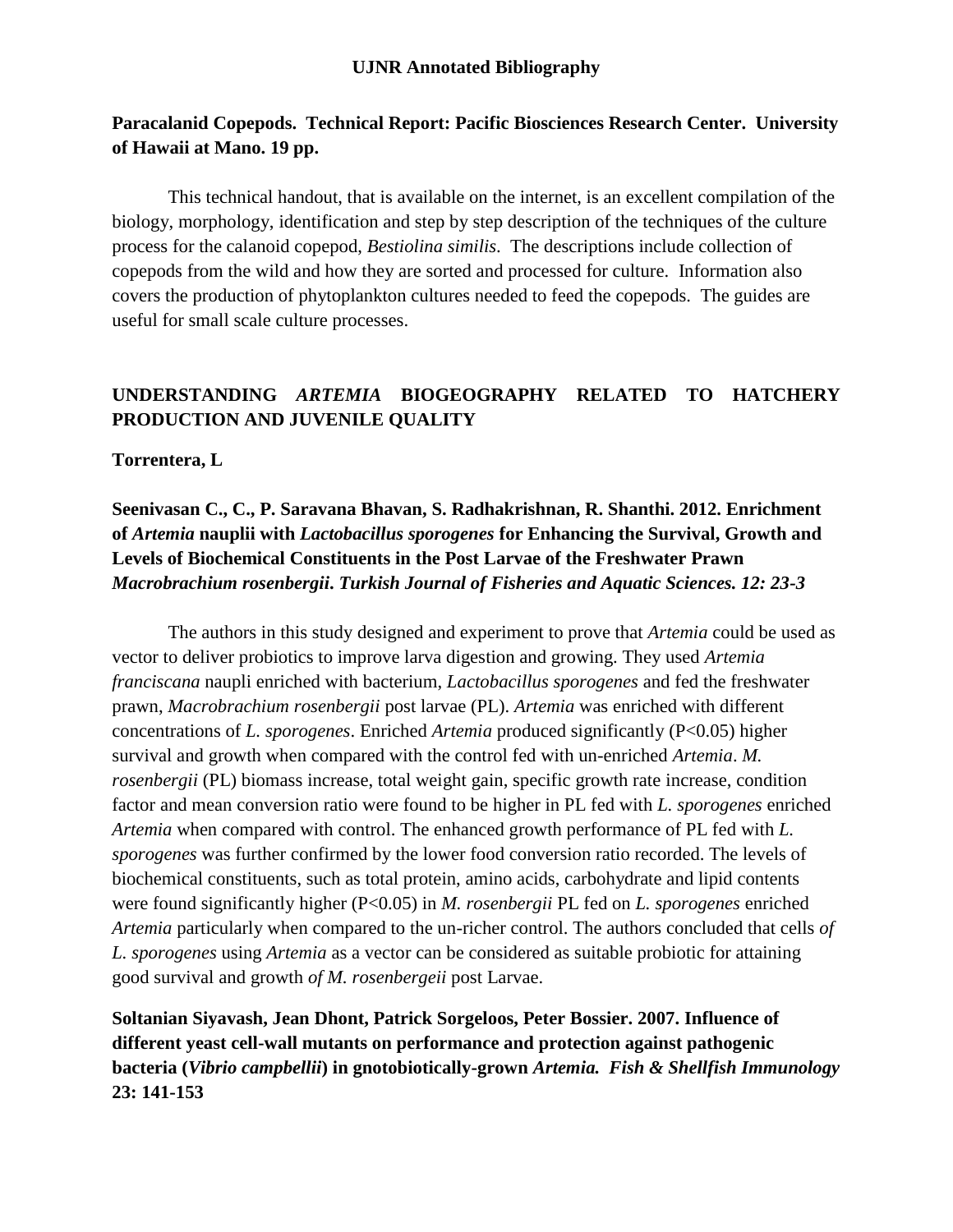The present study determined the selection of isogenic yeast strains (with deletion for genes involved in cell-wall synthesis) to evaluate their nutritional and immune-stimulatory characteristics for gnotobiotically-grown *Artemia*. A set of experiments showed the nutritional value of isogenic yeast strains (effected in mannoproteins, glucan, chitin and cell-wall bound protein synthesis) for gnotobiotically-grown *Artemia*. Yeast cell-wall mutants were always better feed for *Artemia* than the isogenic wild type (WT) mainly because they supported a higher survival. The difference in *Artemia* performance between WT and mutants feeding was reduced when stationary-phase grown cells were used. These results suggest that any mutation affecting the yeast cell wall make-up is sufficient to improve the digestibility in *Artemia*. The second set of experiments, investigates the use of a small amount of yeast cells in gnotobiotic *Artemia* to overcome pathogenicity of *Vibrio campbellii* (VC). Among all yeast cell strains used in this study, only mnn9 mutant yeast (less cell-wall bound mannoproteins and more glucan and chitin) seems to completely protect *Artemia* against V C. The result with these mutants is of particular interest, as its nutritional value for *Artemia* as comparable to the wild type. The results of this study suggest non-interference of *Artemia* general nutritional effects.

#### **Shadrin Nickolai, Elena Anufriieva, Ekaterina Galagovets. 2012. Distribution and historical biogeography of** *Artemia* **leach, 1819 (Crustacea: Anostraca) in Ukraine.**  *International Journal of Artemia Biology.* **Vol. 2, No 2: 30-42**

In this study the authors described the recent information about the biogeography of *Artemia* in Ukraine (Ukraine separated from the Soviet Union after the cold war). The authors identified the following areas with potential for aquaculture: The Crimean peninsula; the coastal zone of the NW Black Sea; the north coast of the Sea of Azov; Donetsk Oblast; Zakarpattia Oblast. These authors recognized that at least there are two bisexual species (*A. salina* and *A. urmiana*) and the parthenogenetic complex populations of *Artemia* dwell in the Ukraine. In some lakes (Koyashskoye, Terecly-Konradskoye) they found *A. urmiana* and parthenogens both, but separated in time. In the waters of the Crimea and NW part of the Black Sea brine shrimp are found under salinities from 10-20 ppt (if no other animals present) to 350 - 370 ppt. Larvae and adults of some Coleoptera, Hemiptera, ostracods *Eucypris inflata* (Sars) were found, and probably other invertebrates may eat away *Artemia* completely in the Crimean lakes whose salinity is below 60-110 ppt. Exploitation of salt can create new habitat for brine shrimp. Ukraine hypersaline ecosystems are very promising opportunities for industrial harvesting of *Artemia* cysts.

### **Cohen Rosa Graciela. 2012. Review of the biogeography of** *Artemia* **Leach, 1819 (Crustacea: Anostraca) in Argentina.** *International Journal of Artemia Biology* **Vol. 2, No 1: 9-23.**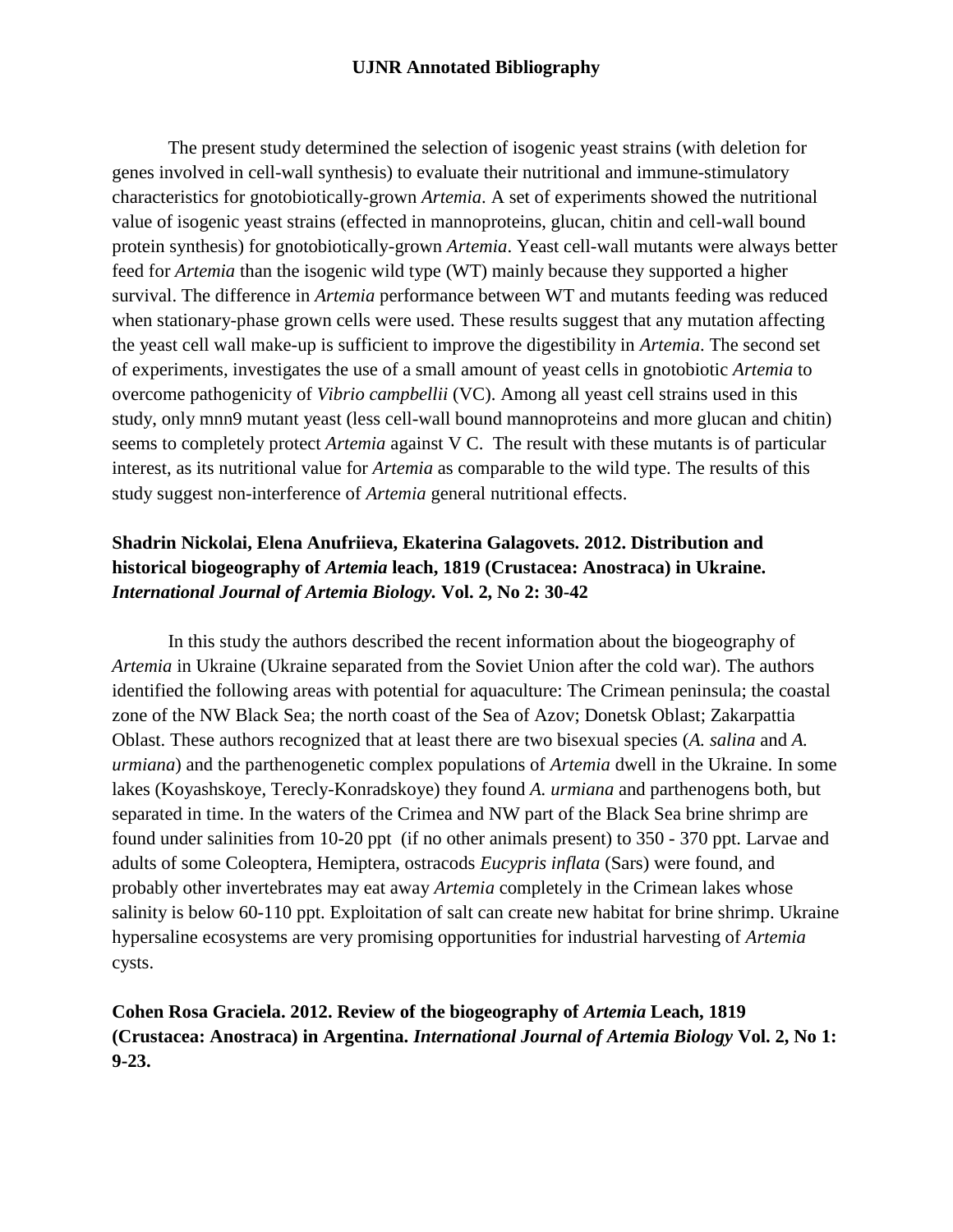In this study the author make a review of the biogeography of *Artemia* in Argentina and other countries in South America. She describes two species of *Artemia* in these countries: *A*. *franciscana* widely distributed throughout the Americas and the Caribbean, and *A. persimilis* with a more restricted distribution in southern South America (Argentina, Chile, Peru, and Bolivia). In Argentina *A. franciscana* is located in the Buenos Aires Province. *A. persimilis*, from: La Pampa and Santa Cruz Provinces. The southernmost record of the species corresponds to Laguna de los Cisnes in the Chilean Tierra del Fuego. Temperature is considered as a main factor in the determination of the present geographic distribution of both species in these countries. *A. franciscana* and *A. persimilis* are considered as endemic species to the Americas. However, in recent decades, *A. franciscana* was intentionally introduced in several countries of the New and the Old World, mainly associated with aquaculture. Two African populations recently were assigned as *A. franciscana* suggesting other natural events raising the hypothesis that the original geographic distribution of this species was not only restricted to the Americas. On the other hand, *A. persimilis* was described for the first time in Salinas Grandes de Hidalgo, Argentina and in Europe from the Italian population of Saline di San Bartolomeo, Sardinia. *A. persimilis* (now extinct) co-occurred with *A. salina* in the later location. The presence of several *Artemia persimilis* populations at high-altitude (above 4,500 m) in the South America Altiplano could lead to an hypothesis that suggest that in the geological past, *A. persimilis* would have retreated to cooler and higher altitudes and latitudes, leaving isolated populations in Andean enclaves.

#### **Torrentera Laura and Stanley I. Dodson. 2004 Ecology of the brine shrimp** *Artemia* **in the Yucatan, Mexico, Salterns.** *Journal of Plankton Research***. Vol 26:(5) 1-8.**

In this article the authors described the biogeography and ecology of the brine shrimp *Artemia* across the Yucatan peninsula. They recorded monthly field data during one year at the North Coast hypersaline ecosystems: temporary pond, pools, salterns and saltmarshes. The Yucatan Peninsula is a great limestone platform projecting from Mexico and Central America northward into the Gulf of Mexico and the Caribbean Sea. The most important ports sampled included: Celestun, at the extreme north west of the peninsula and Chuburna and, Xtampu, at the intermediate area and, Las Coloradas, at the extreme northeastern part of the peninsula. The salinity ranges from that of seawater (35 g/L) to about 150 g/L or more. The locations revealed high extreme alkalinity, salinity and temperature conditions, and hypoxia and in some instances, total desiccation. The four locations were similar in water temperature, nitrites, and phosphates, but differed in salinity, oxygen content, water depth, nitrates, ammonia, silicates, carbonates, sulfates, and pH. The dominant multicellular organism in these habitats is *Artemia*, the brine shrimp. *Artemia* abundance and population dynamics were significantly correlated with specific environmental conditions. The annual natural production mean value of Biomass calculated in the sampled area was 450 D. W. (g/square meter). The cyst production mean D. W. value was 733 (g/square meters). The field study provides ecological basis for the exploitation of *Artemia* as a live food that possess good nutritional value for larvae culture of finfish and crustaceans.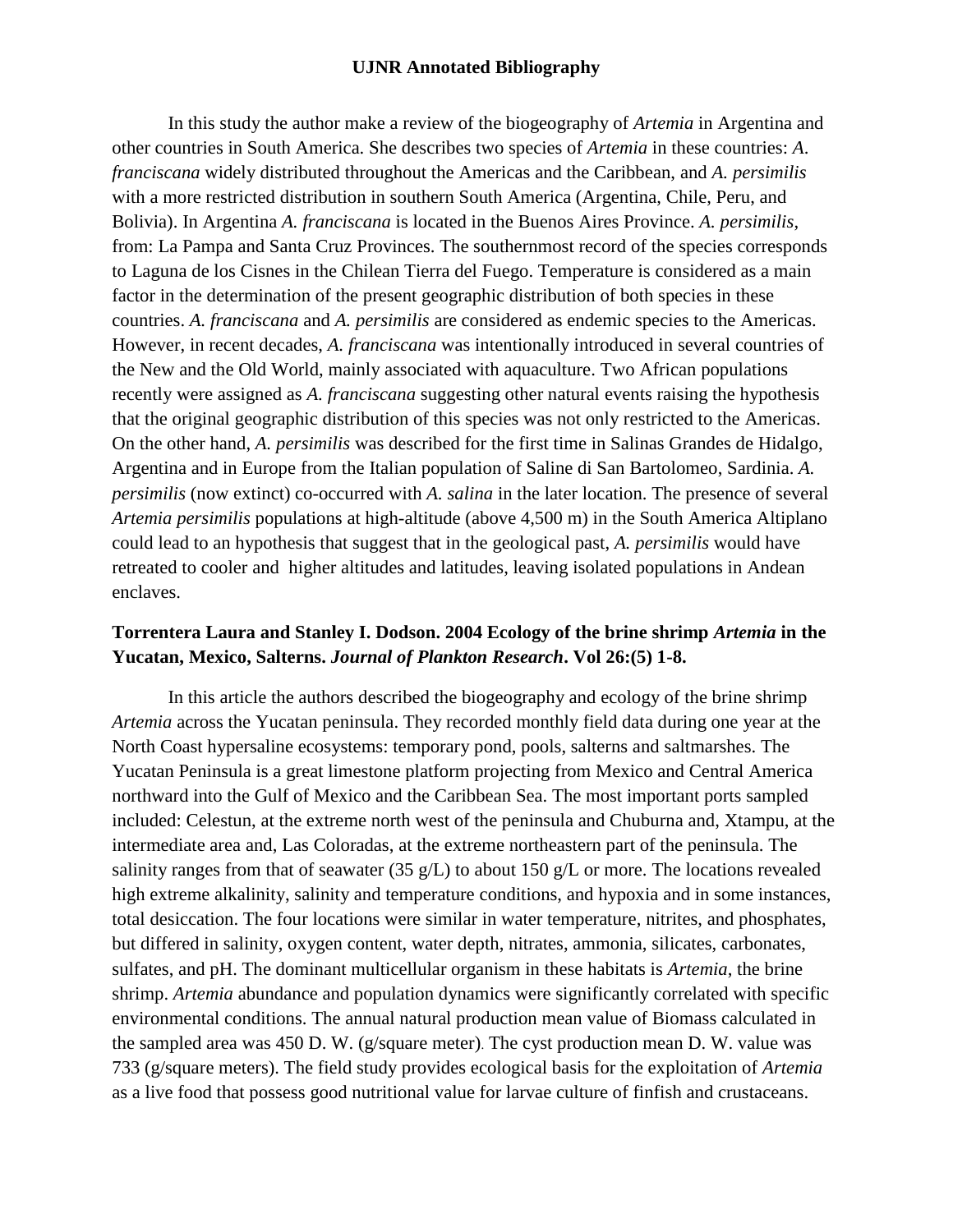These hypersaline ecosystems should be protected because they are nesting and feeding areas for the Caribbean flamingo and other marine birds.

### **CONDITIONING TECHNOLOGIES FOR FLATFISH STOCK ENHANCEMENT: GLOBAL PROGRESS AND PITFALLS**

**Walsh, M**

**Walsh, M. L., E. A. Fairchild, N. Rennels, S. C. Farina, W. H. Howell, R. Mercaldo-Allen, and C. Kuropat. 2009. Rearing Diets for Winter Flounder Optimize Weaning Success in Hatchery, Wild. Global Aquaculture Advocate. May/June: 48-50.**

The objectives of this work were to quantify feeding-related performance of reared-thenreleased winter flounder juveniles that were reared on different feeds (both live and formulated) in the hatchery. The authors evaluated how feeding history translated to wild feeding performance once individuals were released into nature (caged in-situ) by examining survival, growth, feeding onset and incidence, stomach fullness, diet composition, and nucleic acid-based condition. Fish raised on live diets exhibited higher survival and growth than those reared on formulated, pellet feeds.

**Støttrup, J. and C. R. Sparrevohn. 2010. Stock enhancement Europe: Turbot** *Psetta maxima***, pp. 219–236., in: Practical Flatfish Culture and Stock Enhancement (H. V. Daniels and W. O. Watanabe, Eds.) Ames, IA, USA: Wiley-Blackwell Publishing.**

This chapter provides a thorough yet concise description of Atlantic turbot releases throughout Europe. The authors discuss the aims and rationale of turbot stocking and include information regarding marking and tagging techniques, choice of release site, release strategies, and conditioning.

**Walsh, M. L., H. Fujimoto, T. Yamamoto, T. Yamada, Y. Takahashi, and Y. Yamashita. 2012. Case Studies in Flatfish Stock Enhancement: A Multi-Year Collaborative Effort to Evaluate the Impact of Acclimation Cage Conditioning for Japanese Flounder,**  *Paralichthys olivaceus***, in Wakasa Bay, Japan. US-Japan National Resources Panel on Aquaculture (UJNR) 39th Proceedings. Kagoshima, Japan. 35: 93-102.**

The authors examined both the immediate (burying, feeding) and longer-term (movements, recapture rates) benefits of cage conditioning juvenile Japanese flounder before stocking. Recapture rates of cage-conditioned fish caught by local fishermen were greater than those of non-conditioned fish (i.e., those released directly from hatchery tanks). In addition,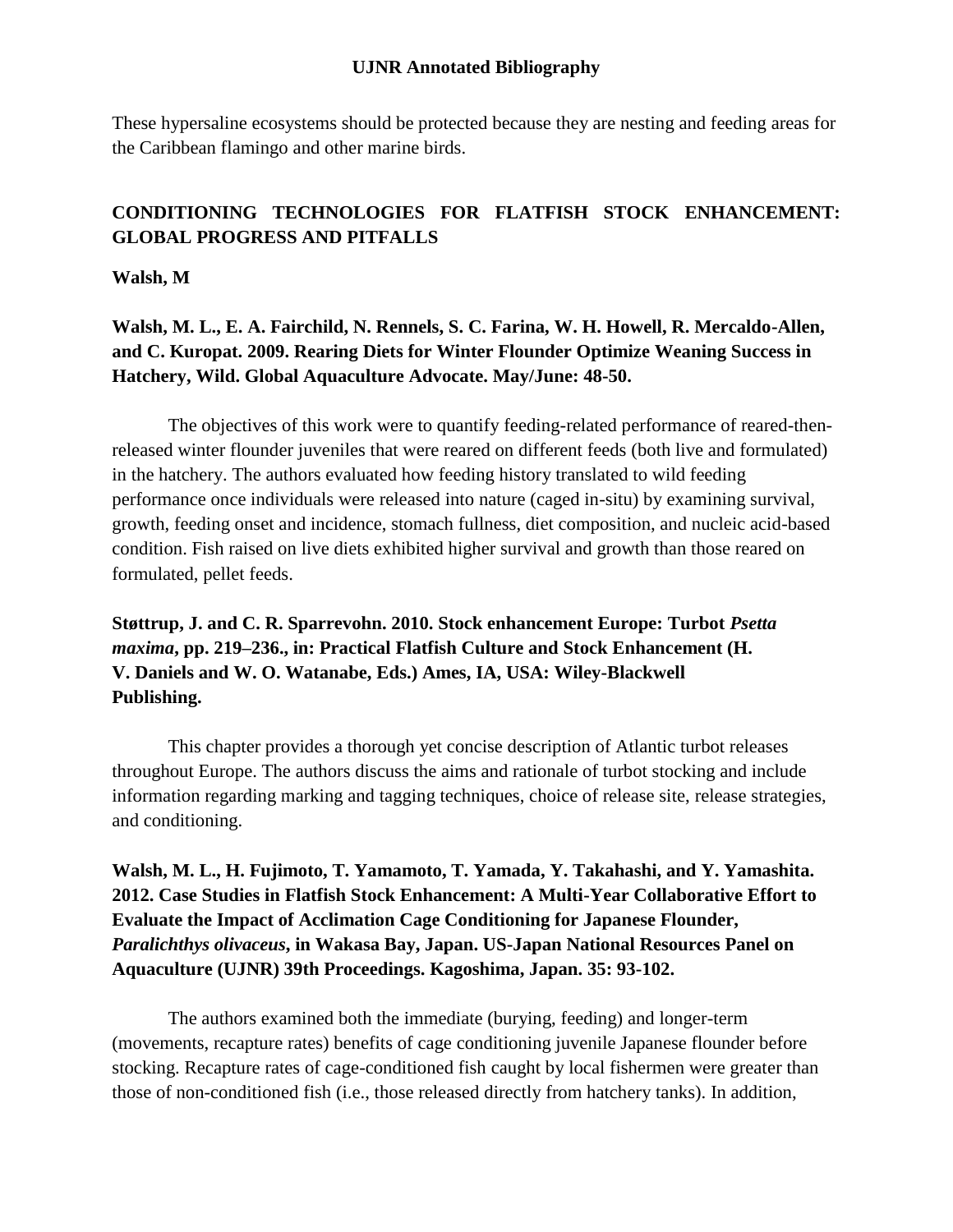burying ability was assessed by releasing recently conditioned and non-conditioned fish into tanks and quantifying the number of fish that buried. Likewise, feeding ability was assessed by providing tanks of conditioned and non-conditioned fish with prey and quantifying how many prey remained after a period. These laboratory experiments revealed that conditioned fish exhibited enhanced burying and feeding performance compared to non-conditioned fish. This work was the first to examine flatfish conditioning strategies using market data and to evaluate experimentally the performance of hatchery-reared flatfish that have been cage-conditioned.

#### **Fairchild, E. A., N. Rennels, and W. H. Howell. 2008. Predators are attracted to acclimation cages used for winter flounder stock enhancement. Rev. Fish. Sci. 16, 262–168.**

This paper addresses a negative consequence of using acclimation cages for stocking fish: that the cages in themselves may attract predators. Crab densities significantly increased in the vicinity of acclimation cages and continued to increase each day, even when cages were empty (i.e., contained no fish). Cages containing fish attracted an even higher abundance of crabs.

# **CHARACTERISTIC EVALUATION METHOD RELATING TO BENEDENIA DISEASE OF YELLOWTAIL (***SERIOLA QUINQUERADIATA***)**

#### **Yoshida, K**

### **Mushiake, K., H. Yamazaki, and H. Fujimoto. 2005. Current situation of technical developments in seed production of yellowtail (***Seriola quinqueradiata***) in japan. Proceedings of the thirty-fourth U.S.-Japan aquaculture panel symposium (eds R. Stickney, R. Iwamoto, and M.Rust ) : Pp1-4.**

The National Center for Stock Enhancement (NCSE, formerly Japan sea-farming Association), of the Fisheries Research agency, introduced the stock enhancement program for yellowtail (*Seriola quinqueradiata* and *Seriola lalandi*) in 1977. Technical developments in induced spawning as well as larval and juvenile rearing techniques have increased the population of this species to 1 million juveniles per year at NCSE. This project faced three major drawbacks: high mortality of larvae, cannibalism, and the smaller size of released juveniles in comparison with their wild counterparts. The high mortality of larvae was overcome by utilizing strong aeration during the early larval stage, while cannibalism was controlled by grading juveniles by size selection. The two-month delay in the spawning season of reared broodstock (the usual spawning season is late April to early May), which caused the smaller size of released juveniles, was solved by developments in advanced spawning techniques. Photoperiod and water temperature manipulations were used toproduce eggs in February, thus producing yellowtail juveniles that can be released into the wild at a size similar to that of the wild stock.